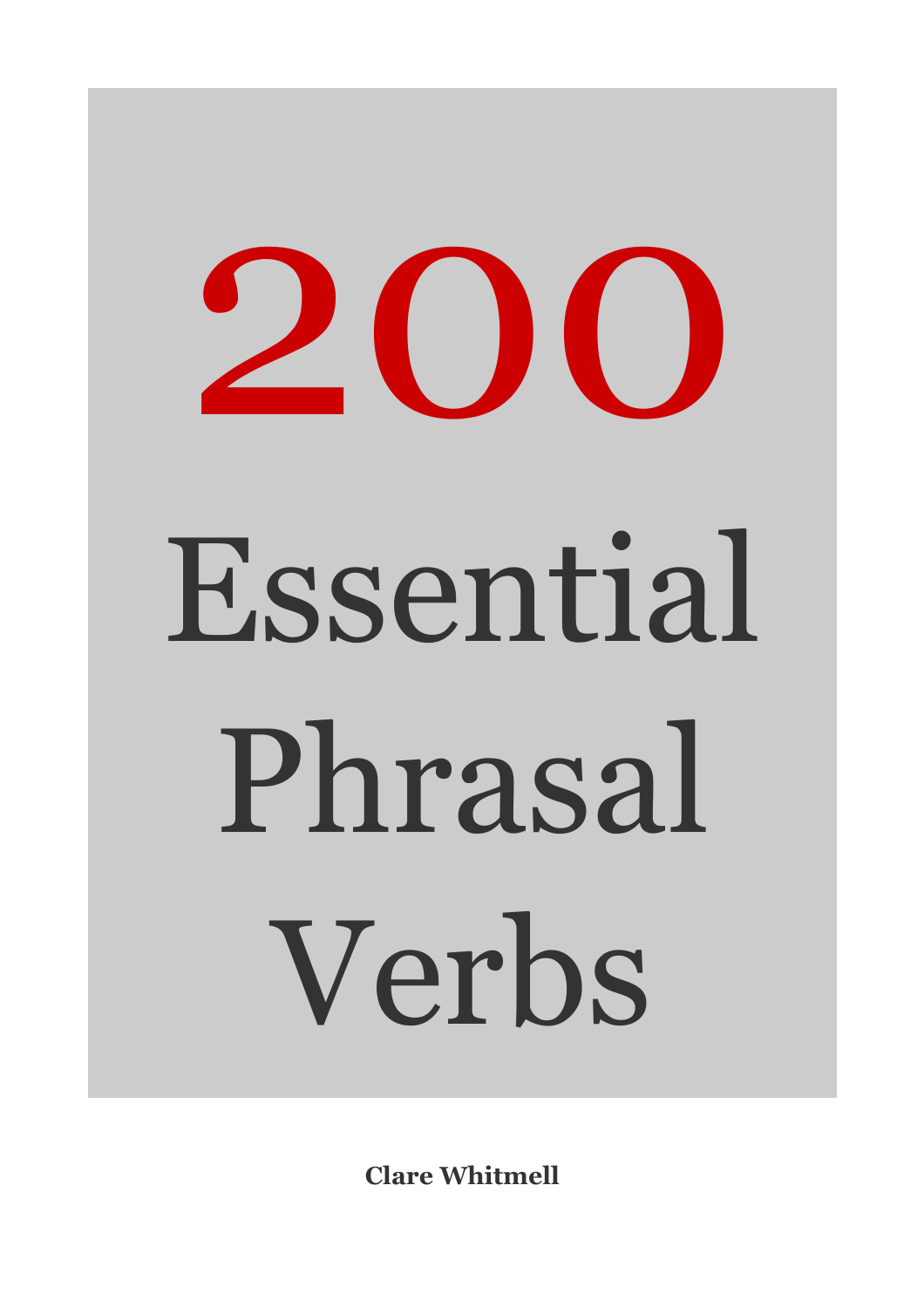# **Introduction**

Phrasal verbs are very common in everyday, spoken English and in informal situations.

They're made from a verb, followed by a particle. For example: work out, log on, go away, fill up...

But the problem with phrasal verbs is that sometimes they are illogical (which makes them difficult to learn) – and there are lots of them!

In this PDF, get the most common 200 phrasal verbs in English. When you know these, you'll be able to take part in conversations and sound more natural.

The phrasal verbs are listed in topic areas to make them easier to learn and remember. For each phrasal verb I show you how to use them, and there's also an example sentence.

# **Important: How we use phrasal verbs**

There are 4 types of phrasal verbs. You need to know the type of phrasal verb in order to use it correctly.

## **1. Phrasal verb with no object**

These phrasal verbs stand on their own. You don't need anything after them. Examples: "Go away!", "Get out!"

## **2. Phrasal verb with object, which can be separated**

With these phrasal verbs you have an object, which can go either before the particle, or after it.

Examples: work something out / work out something; turn something up / turn up something

But, if the object is a pronoun, it must go before the particle:

"Turn up the volume" - OK; "Turn the volume up" - OK; "Turn it up" - OK (But NOT "Turn up it")

## **3. Phrasal verb with object, which can't be separated**

With this type, the object has to go after the complete phrasal verb. Examples: go into (a room), break into (a house), take after somebody

# **4. Three-part phrasal verbs**

With these phrasal verbs, you can't separate any of the particles with an object. Examples: put up with, look up to, look down on

# **And now: Read on for the 200 Essential Phrasal verbs!**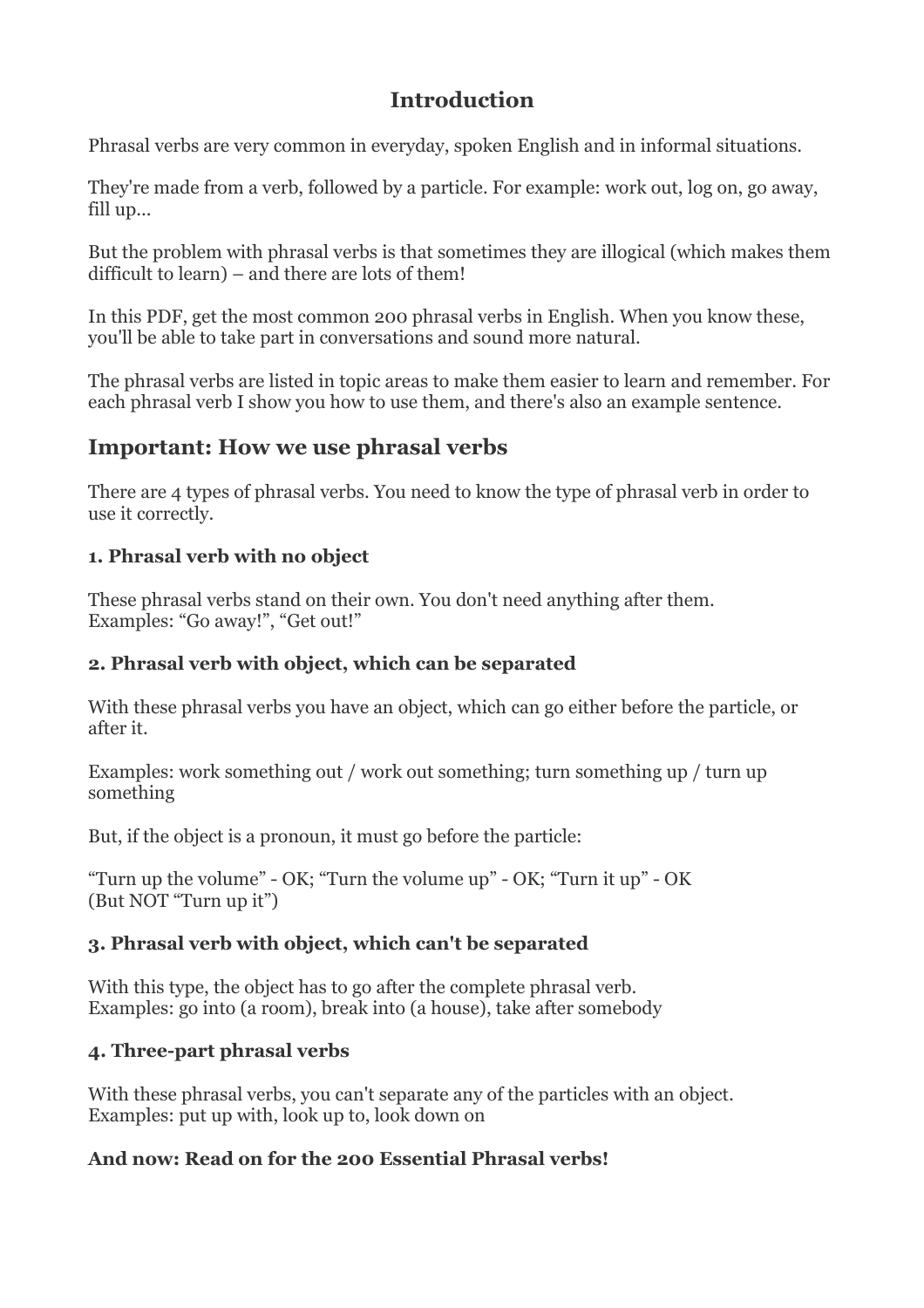# **Table of Contents**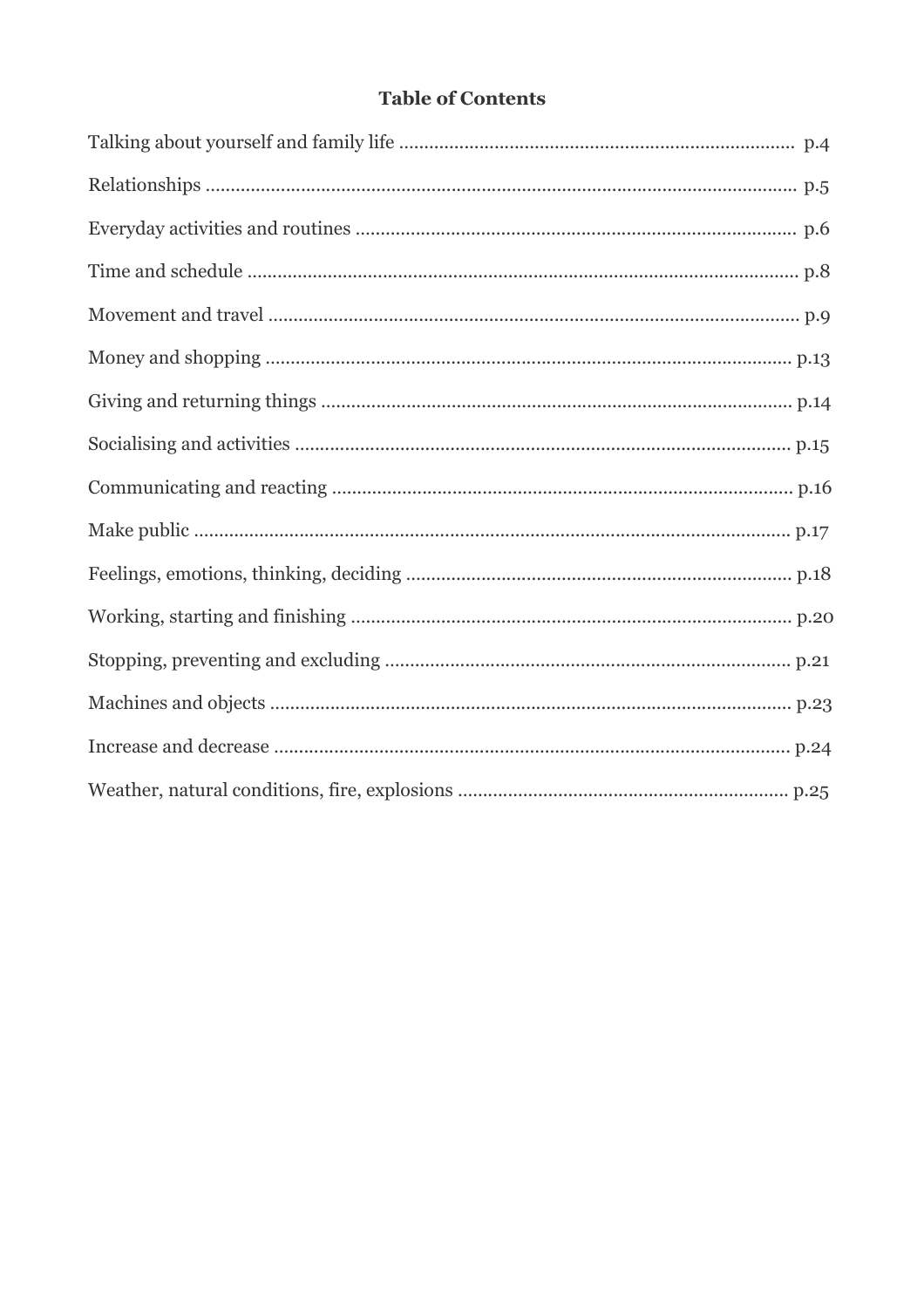# Talking about Yourself and Family Life

#### **bring up somebody / bring somebody up = look after children until they** become adults

"She's bringing up four children on a teacher's salary." "We were brought up to be polite."

#### **come from somewhere / something =** be from a place or a thing

"Where do you come from?" "I think this sofa came from a friend's house."

#### **grow up** = become older / more mature

"She grew up in London."

**live with someone / live together =** live in the same house as your partner (but not be married)

"She's living with her boyfriend." "They live together."

**move in** = start living in a new house

"We bought a new flat and we move in next week!"

**move out** = leave the place you're living in

"When they split up he agreed to move out."

**take after somebody** = be similar to someone in your family

"I take after my mother. I have the same eyes."

**turn into** (a type of person) = become a different type of person

"In the story, she kisses a frog, and the frog turns into a prince!"

#### **Health**

**keep somebody in =** make someone stay in hospital / their house

"Her operation went well, but they're going to keep her in for a few days."

**[knock](http://vocabulary.englishprofile.org/dictionary/show/uk/1039636?showLevel=b1#1187057) somebody down =** hit someone with your car, etc and injure / kill them

"She was knocked down by a speeding car."

#### **[put on something / put something on =](http://vocabulary.englishprofile.org/dictionary/show/uk/1056673?showLevel=b1#2180783)** add extra weight

"I've put on 3 kilos in a month!"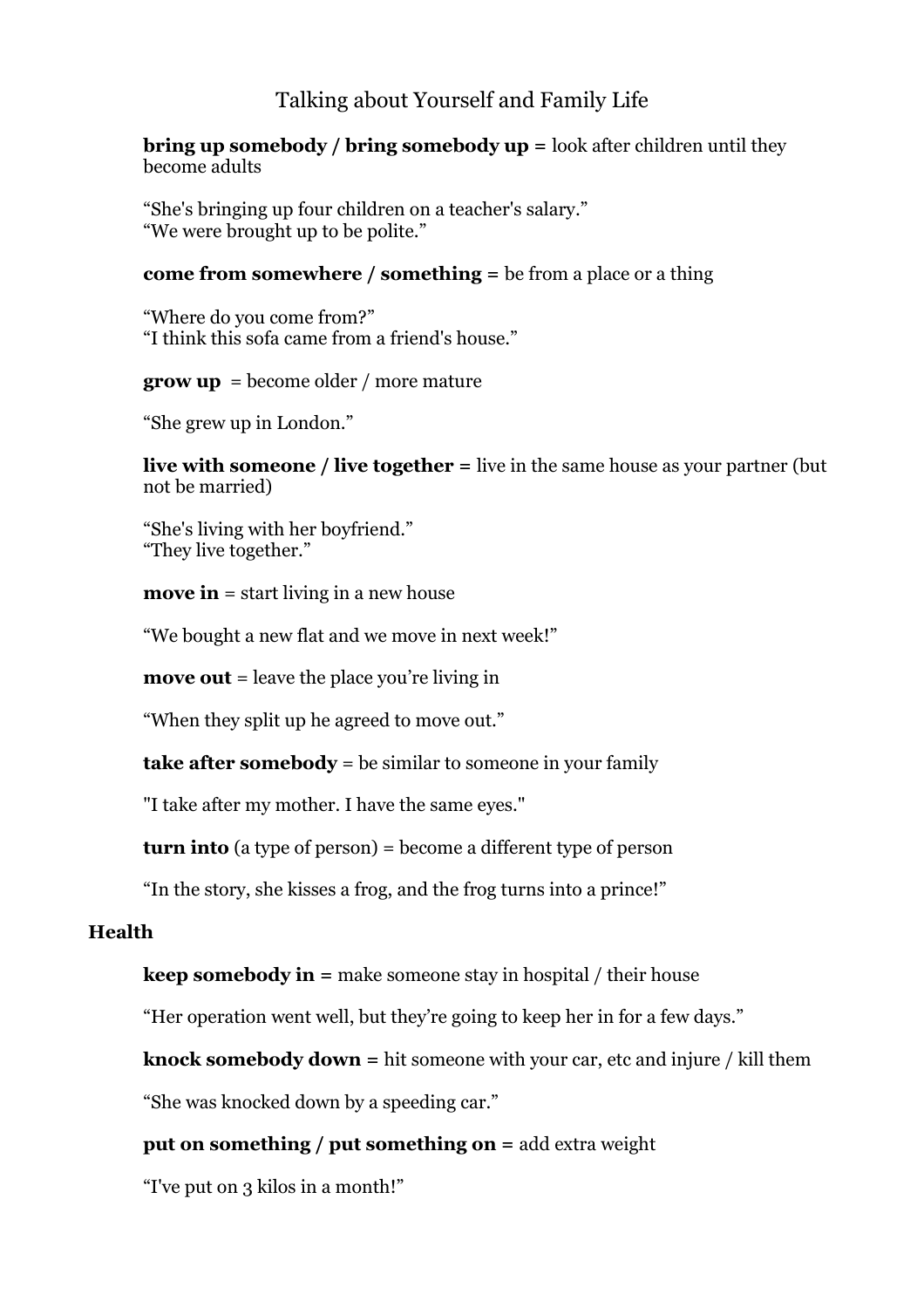#### **[work out =](http://vocabulary.englishprofile.org/dictionary/show/uk/1079621?showLevel=b1#3050871)** do exercises

"She works out at the new gym twice a week."

**pass away** = die (also "pass on")

"His father passed away last year."

# Relationships

### **[look after somebody or something =](http://vocabulary.englishprofile.org/dictionary/show/uk/1041901?showLevel=a2#3025181)** take care of somebody something

"Could you look after my cats when I'm on holiday?"

**[get on =](http://vocabulary.englishprofile.org/dictionary/show/uk/1030263?showLevel=b1#3018504)** have a good relationship

"They get on well."

## **Romantic relationsips**

#### **[go out \(with\) =](http://vocabulary.englishprofile.org/dictionary/show/uk/1030789?showLevel=b1#3305457)** [date somebody](http://vocabulary.englishprofile.org/dictionary/show/uk/1030789?showLevel=b1#3305457)

"How long have they been going out?" "Is he still going out with Jane?"

## **[break up =](http://vocabulary.englishprofile.org/dictionary/show/uk/1009538?showLevel=b1#3005625)** end a relationship

"They broke up after a year."

#### **[split up =](http://vocabulary.englishprofile.org/dictionary/show/uk/1067322?showLevel=b1#2182482)** end a relationship

"I've heard that Dave and Sue have split up."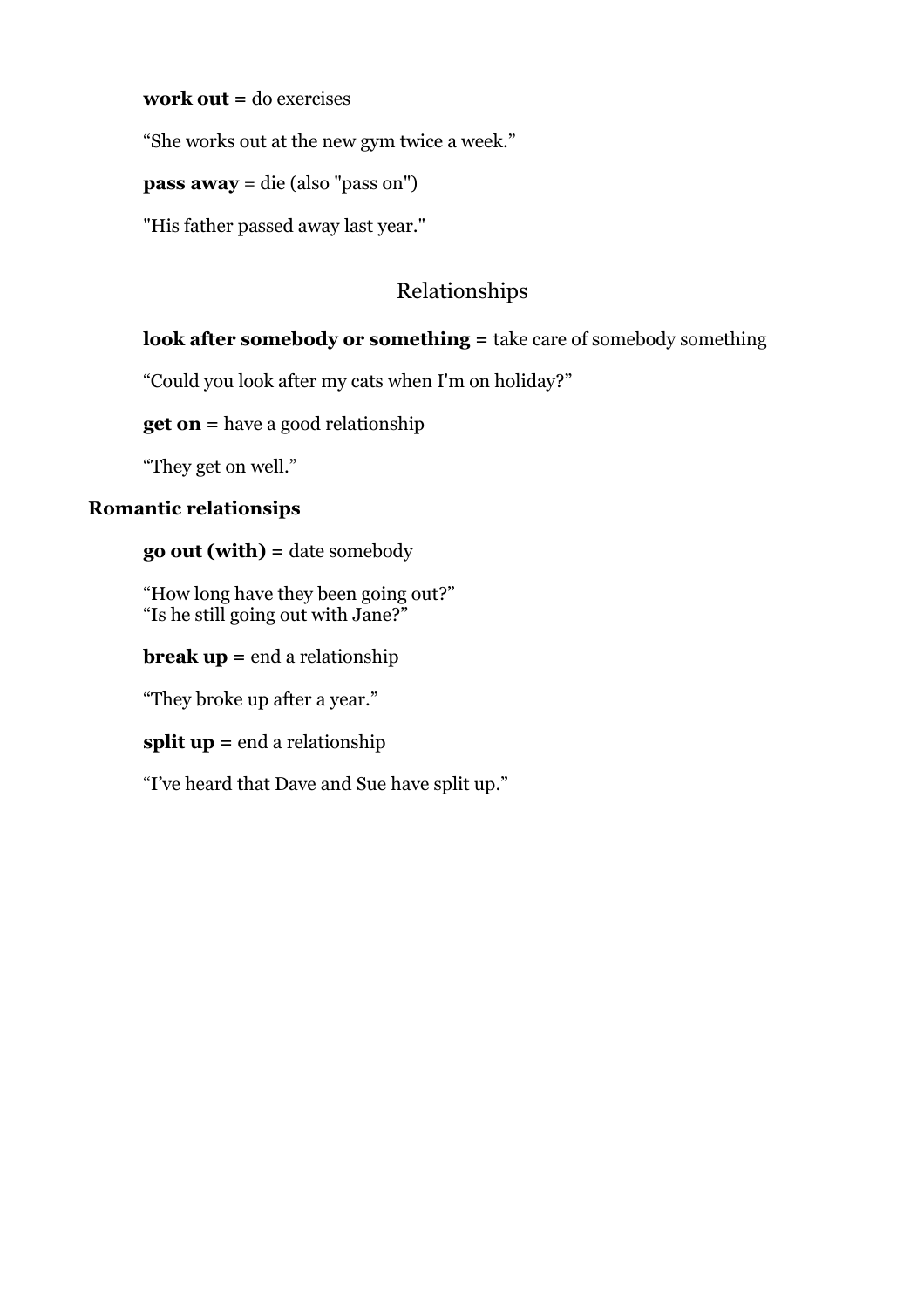# Everyday Activities and Routines

## **Going to bed / waking up**

**get up** = get out of bed

"What time do you get up at the weekend?

(Also "get someone up" = wake someone up: "She gets the children up and makes them breakfast.")

**lie down** = go to bed / lie on the bed

"I've got a headache. I think I'm going to lie down for a while."

**wake up** = stop being asleep

"When I woke up, it was still dark."

(Also "wake someone up / wake up someone": "A noise woke me up.")

## **Clothes**

# **have (got) on something / have (got) something on** = wear clothes / shoes

"You can tell who the waiters are. They've all got black jackets on."

## **put on something / put something on =** wear something (clothes/makeup, etc)

"She put on her coat and left the house." "I'm going to put a bit of make up on tonight."

# **take off something / take something off =** remove clothing

"She was hot, so she took off her coat."

# **Tidying**

# **hang up something / hang something up =** put something on clothes hangers

"She hung up her coat."

# **put away something / put something away** = store

"Lets put these decorations away until next year."

# **put back something / put something back** = return something to its place

"She picked up a book, then put it back on the shelf."

**throw away/out something / throw something away/out = put in the** rubbish bin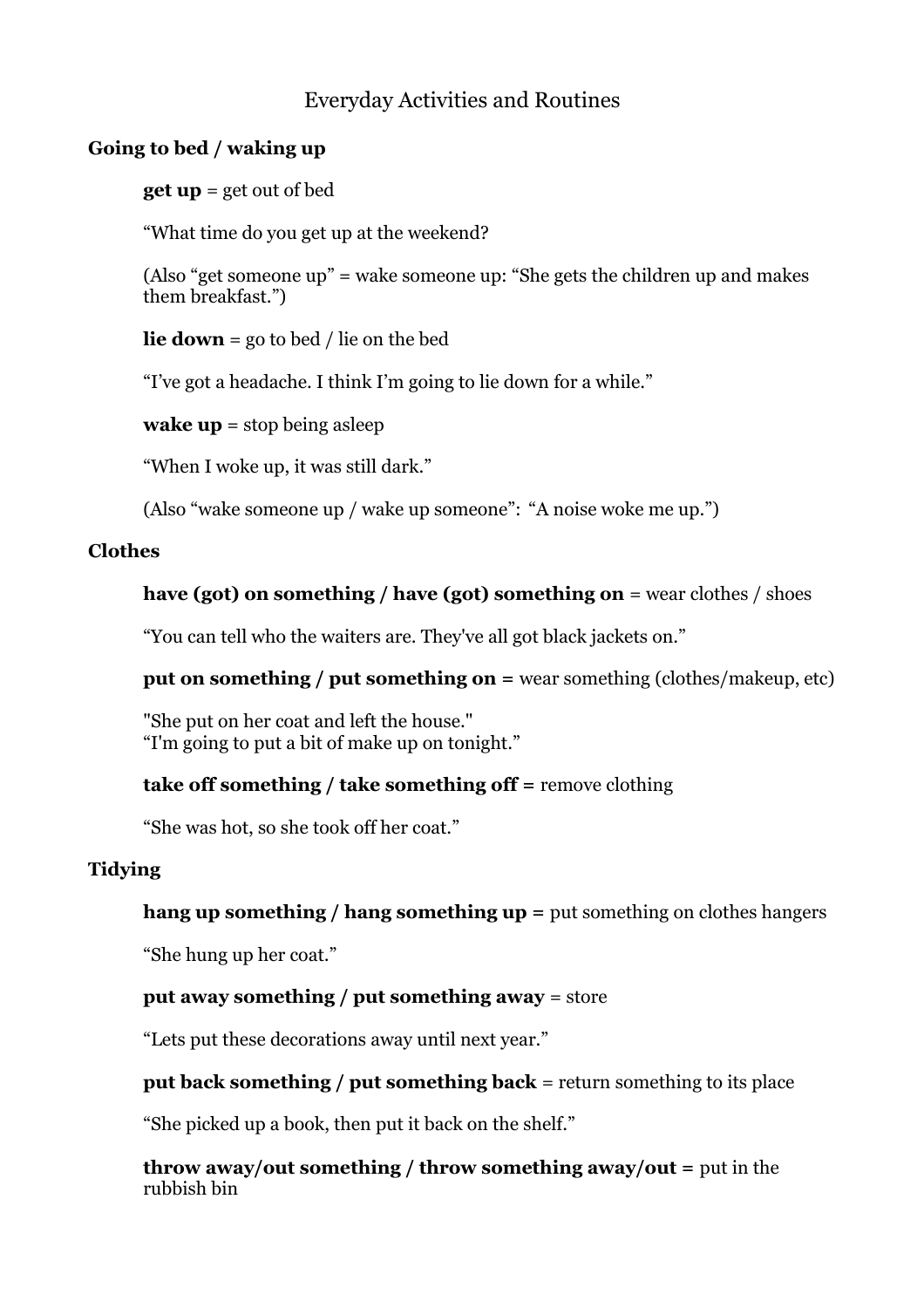"He threw away some old clothes."

**clear up** = tidy or clean

"Can you clear up after dinner, please?"

## **pick up somebody or something / pick somebody or something up =** lift

"I picked up all the clothes which were on the floor."

## **tidy up (something) / tidy (something) up =** make everything tidy

"I'll need to tidy up before my parents come round." "Are you going to tidy up your room?"

## **wash up (something) / wash (something) up = clean using water**

"I'll wash up if you cook dinner."

"The saucepan's dirty. You'll need to wash it up before you can use it."

### **Food**

**[eat out =](http://vocabulary.englishprofile.org/dictionary/show/uk/1021420?showLevel=b1#3014927)** eat in restaurants

"How often do you eat out?"

**take away (something) / take (something) away =** food that you buy and take home (or to another place) to eat

"Two fishcakes to take away, please."

## **Phrasals with stay**

**[stay in =](http://vocabulary.englishprofile.org/dictionary/show/uk/1068215?showLevel=b1#3307191)** stay at home rather than go out

"I tend to stay in during the week."

(see also "go out" in the "Movement & Travel" section)

**stay out** = not come home until late at night (or not come home at all)

"I can't stay out late tonight. I've got to get up early tomorrow."

**stay over** = spend the night somewhere else

"You can stay over if you don't want to drive back tonight."

**stay up** = go to bed late

"She stayed up until 3 am waiting for her son to come home."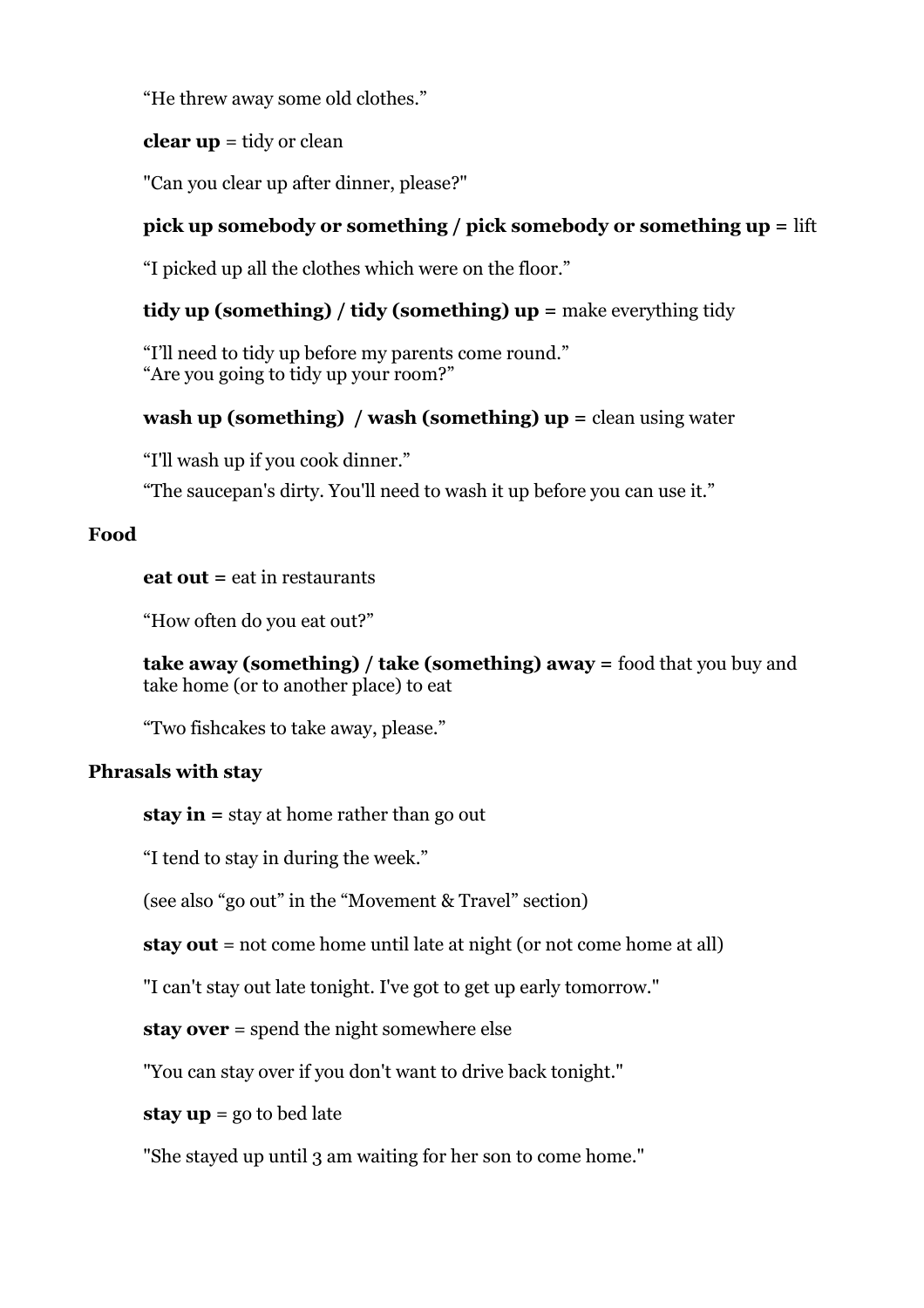# Time and Schedule

## **Schedule**

**[break up =](http://vocabulary.englishprofile.org/dictionary/show/uk/1009538?showLevel=b1#3308376)** when school finishes

"When do the schools break up for Christmas?"

## **Hurry**

#### **come on =** hurry

"Come on! We're going to be late!"

**[hurry up =](http://vocabulary.englishprofile.org/dictionary/show/uk/1035387?showLevel=b1#3021879)** do something quickly

"You'll need to hurry up or you'll miss the plane."

#### **Wait**

**[hang on =](http://vocabulary.englishprofile.org/dictionary/show/uk/1032769?showLevel=b1#3019953)** wait

"Can you hang on for a moment while I get a pen?"

**[hold on =](http://vocabulary.englishprofile.org/dictionary/show/uk/1034324?showLevel=b1#3305687)** wait

"Can you hold on for a moment while I get a pen?"

#### **Delay**

## **[hold up \(somebody\) / hold \(somebody\) up =](http://vocabulary.englishprofile.org/dictionary/show/uk/1034324?showLevel=b1#3021364)** create a delay

"Please go before me. I don't want to hold you up!" "What's holding up the queue?"

## **put off something / put something off** = delay doing something

"She put off going to the dentist for as long as she could."

#### **Spending time**

**[hang about/around \(](http://vocabulary.englishprofile.org/dictionary/show/uk/1032769?showLevel=b1#2182418)somewhere) =** spend time somewhere, but without doing anything

"He hangs around with his friends on the streets every day after school."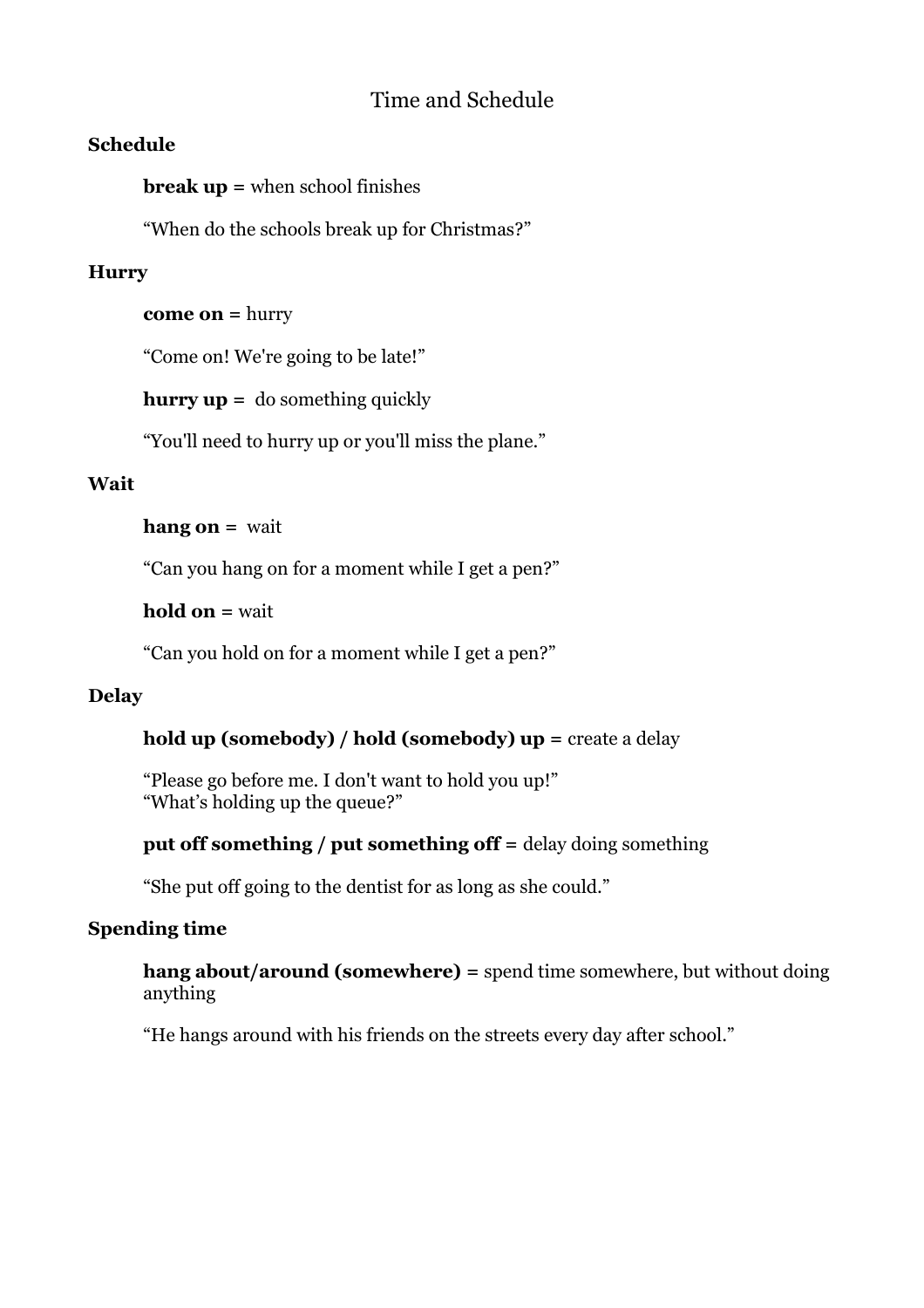# Movement and Travel

#### **Movement**

**get up** = stand up

"He's very polite and always gets up when someone comes into the room."

**fall down** = to fall to the ground

"A couple of trees fell down in the storm."

**fall over =** lose your balance and fall

"I fell over a toy that he left on the carpet."

## **put up something / put something up =** raise

"If you know the answer you can put up your hand."

## **put up something / put something up = erect a sign**

"Lets put a sign up so people know where to park their cars during the party."

## **put down something / put something down =** put something on the floor

"I put my book down for a minute, and someone took it."

## **Approaching / Going away**

## **catch up somebody / or catch somebody up** = manage to reach someone

"He's just left for the bus. You'll have to run to catch him up."

**come up** = approach somebody

"He came up to me and asked me for directions."

**get away** = escape

"The police chased the men, but they got away."

**run away** = leave your home / another place without telling anyone

"Nobody was surprised when he ran away from home."

## **Going into or leaving a place**

**break in or break into something =** go into a building using force in order to steal something

"Thieves broke in and stole some computers." "He broke into the house when they were on holiday."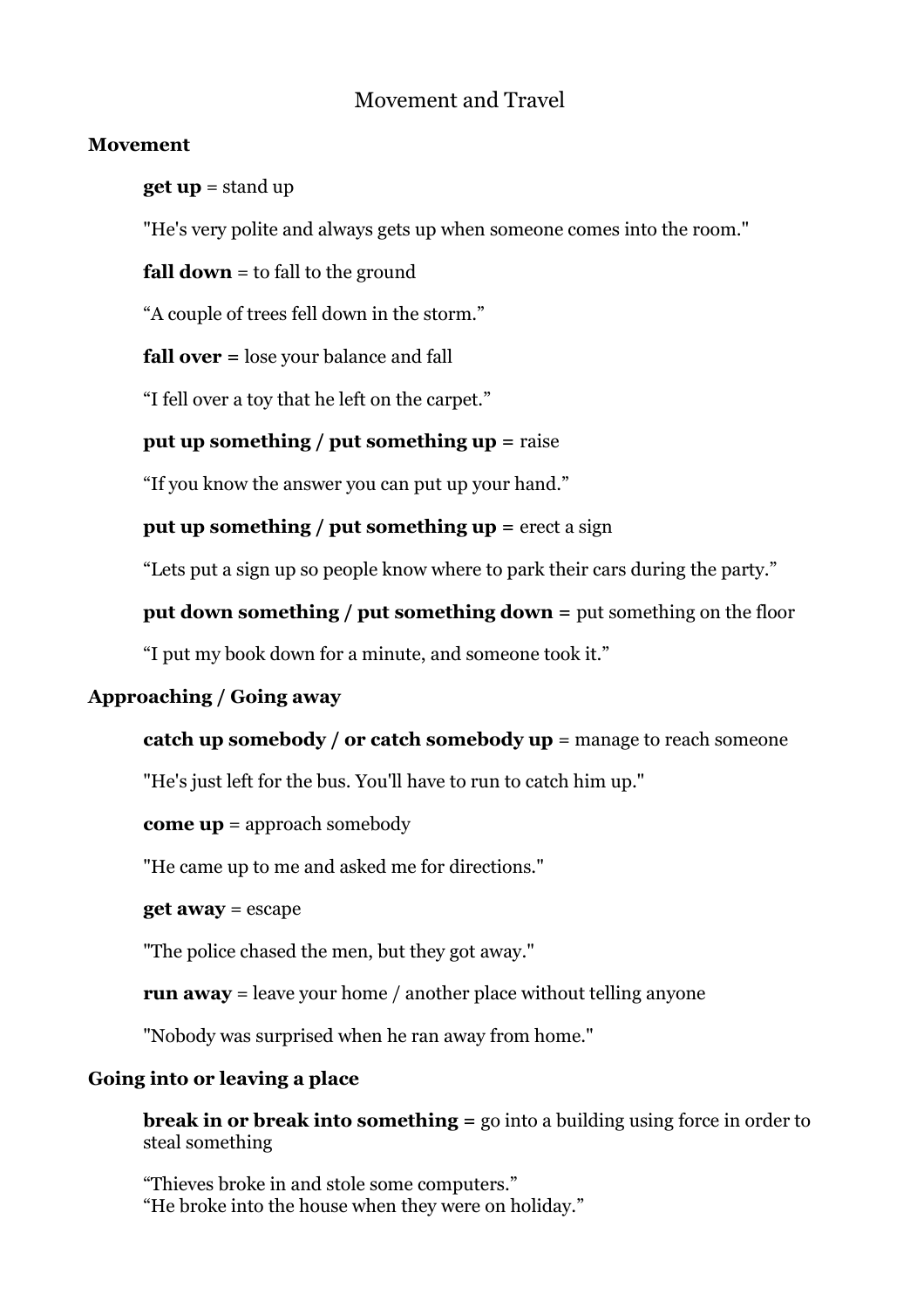#### **come in = enter a room**

"I knocked on the door and someone said "Come in!""

**go in** = enter a place

"I went in to the kitchen and started making dinner."

**[get in =](http://vocabulary.englishprofile.org/dictionary/show/uk/1030263?showLevel=b1#3018482)** be able to enter a place

"I couldn't get in because I didn't have my keys."

**[get in =](http://vocabulary.englishprofile.org/dictionary/show/uk/1030263?showLevel=b1#3305329)** arrive at a place

"His flight got in late, so he stayed at the airport hotel."

**[show up =](http://vocabulary.englishprofile.org/dictionary/show/uk/1064120?showLevel=b1#3036144)** arrive at a place, appear

"He finally showed up two hours late."

**[get out =](http://vocabulary.englishprofile.org/dictionary/show/uk/1030263?showLevel=b1#3018511)** leave a place or a car

"I need to get out and go for a walk. See you later!" "I'll get out at that bus stop. Thanks for the lift!

**[go out =](http://vocabulary.englishprofile.org/dictionary/show/uk/1030789?showLevel=a1#3018918)** leave your house

"I often go out at the weekend."

**[go away =](http://vocabulary.englishprofile.org/dictionary/show/uk/1030789?showLevel=b1#3305421)** leave**,** go to a different place

"Please go away and leave me alone for a few minutes! I need to think."

**[go off =](http://vocabulary.englishprofile.org/dictionary/show/uk/1030789?showLevel=b1#2001481)** leave a place

"He went off to find his friends."

**[come back =](http://vocabulary.englishprofile.org/dictionary/show/uk/1026864?showLevel=a2#3010902)** return

"He came back home exhausted after a long trip."

**[get back =](http://vocabulary.englishprofile.org/dictionary/show/uk/1030263?showLevel=a2#3018536)** return to a place (often after a journey)

"What time did you get back last night?

**[go back =](http://vocabulary.englishprofile.org/dictionary/show/uk/1030789?showLevel=b1#2001473)** return to a place (often home)

"After the concert, we went back home in a taxi."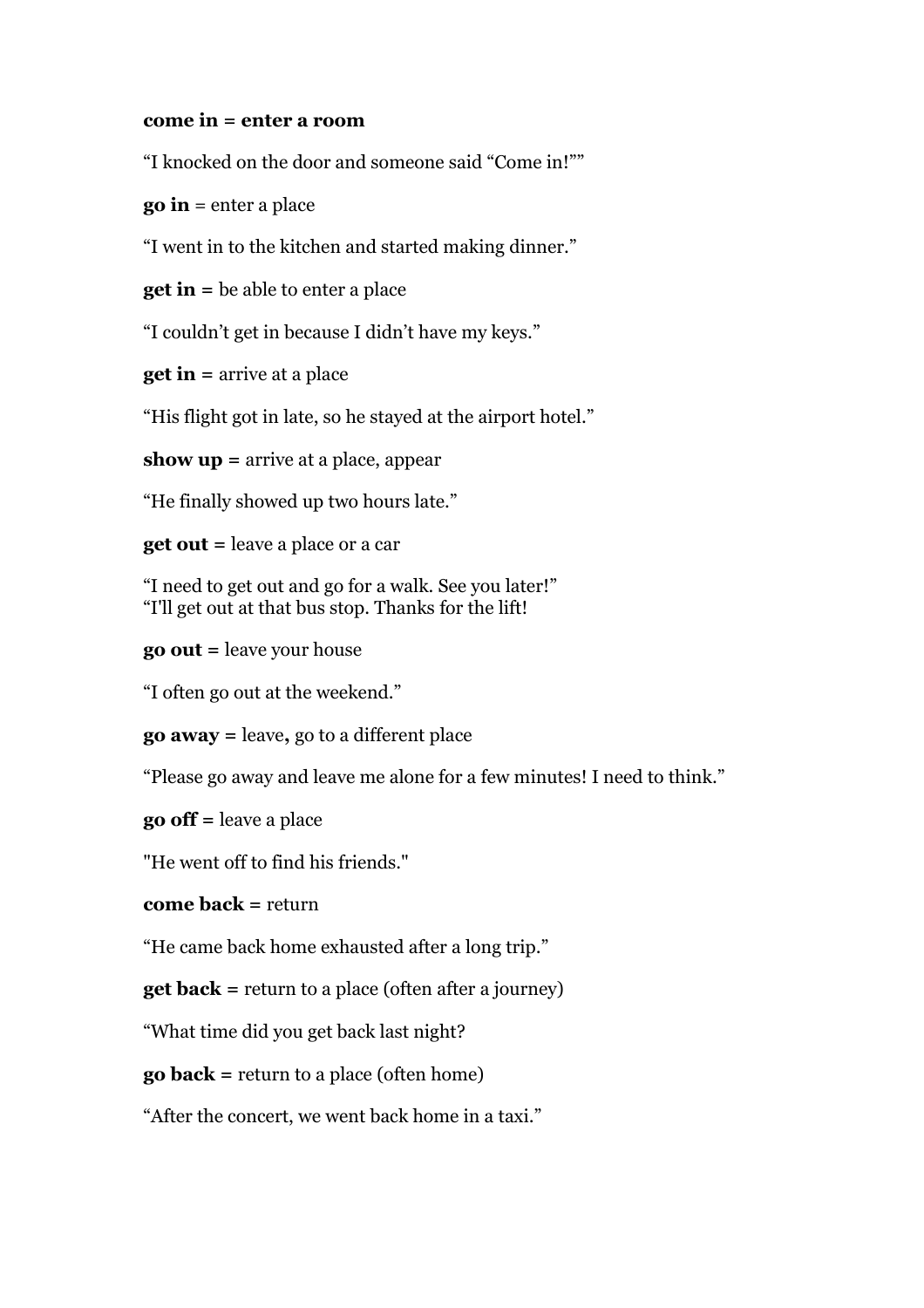### **Transport**

**[get on \(something\) =](http://vocabulary.englishprofile.org/dictionary/show/uk/1030263?showLevel=a2#3305339)** go onto a bus, train or plane

"The quickest way to the station is to get on the 137 bus."

**get off (something)** = leave a bus, train or plane

"You'll need to get off the bus just after the bridge."

**run over somebody or something / run somebody or something over** = hit someone / something when you are driving

"He felt terrible when he ran over a cat."

**[take off =](http://vocabulary.englishprofile.org/dictionary/show/uk/1070886?showLevel=a2#3043982)** [when a plane goes into the sky](http://vocabulary.englishprofile.org/dictionary/show/uk/1070886?showLevel=a2#3043982)

"What time does the plane take off?"

## **Holidays / Visiting**

**get away** = go on holiday because you need it

"I hope we'll be able to get away this summer."

**[go away =](http://vocabulary.englishprofile.org/dictionary/show/uk/1030789?showLevel=b1#3305425)** to travel

"They're going away to Rome for a few days."

**look around/round somewhere** = visit a place

"We had a couple of hours to look around the shops when we went to Stratford."

## **Travelling**

**book somebody in / book somebody into something =** organise to stay in a hotel

"Can you book me into a hotel near the conference centre?"

**[check in =](http://vocabulary.englishprofile.org/dictionary/show/uk/1012517?showLevel=b1#3009833)** tell someone (in a hotel / airport) that you have arrived

"What time do we need to check in for the flight?"

**[check out =](http://vocabulary.englishprofile.org/dictionary/show/uk/1012517?showLevel=b1#3009836)** leave a hotel

"What time do we need to check out?"

## **[pick up somebody / pick somebody up =](http://vocabulary.englishprofile.org/dictionary/show/uk/1052782?showLevel=a2#1093412)** collect someone

"Can you pick me up at the station? My train gets in at 8.15."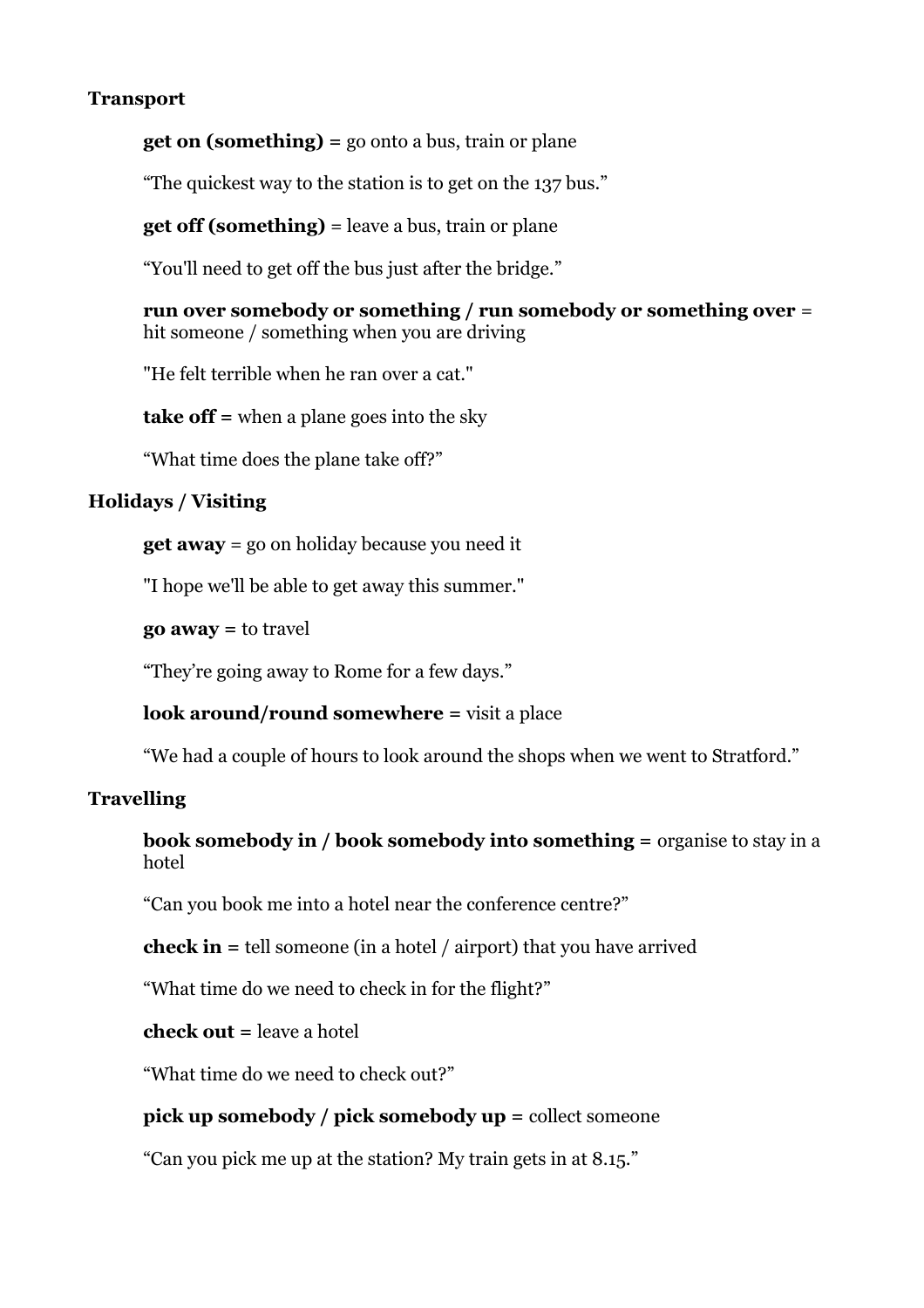**see off somebody / see somebody off** = go to the station / airport with a person to say goodbye

"Are you going to see me off tomorrow?"

**[set off =](http://vocabulary.englishprofile.org/dictionary/show/uk/1063196?showLevel=b1#3307072)** leave on a journey

"We'll need to set off early tomorrow to beat the traffic."

**[set out =](http://vocabulary.englishprofile.org/dictionary/show/uk/1063196?showLevel=b1#3307076)** start a long journey

"He set out for the mountains."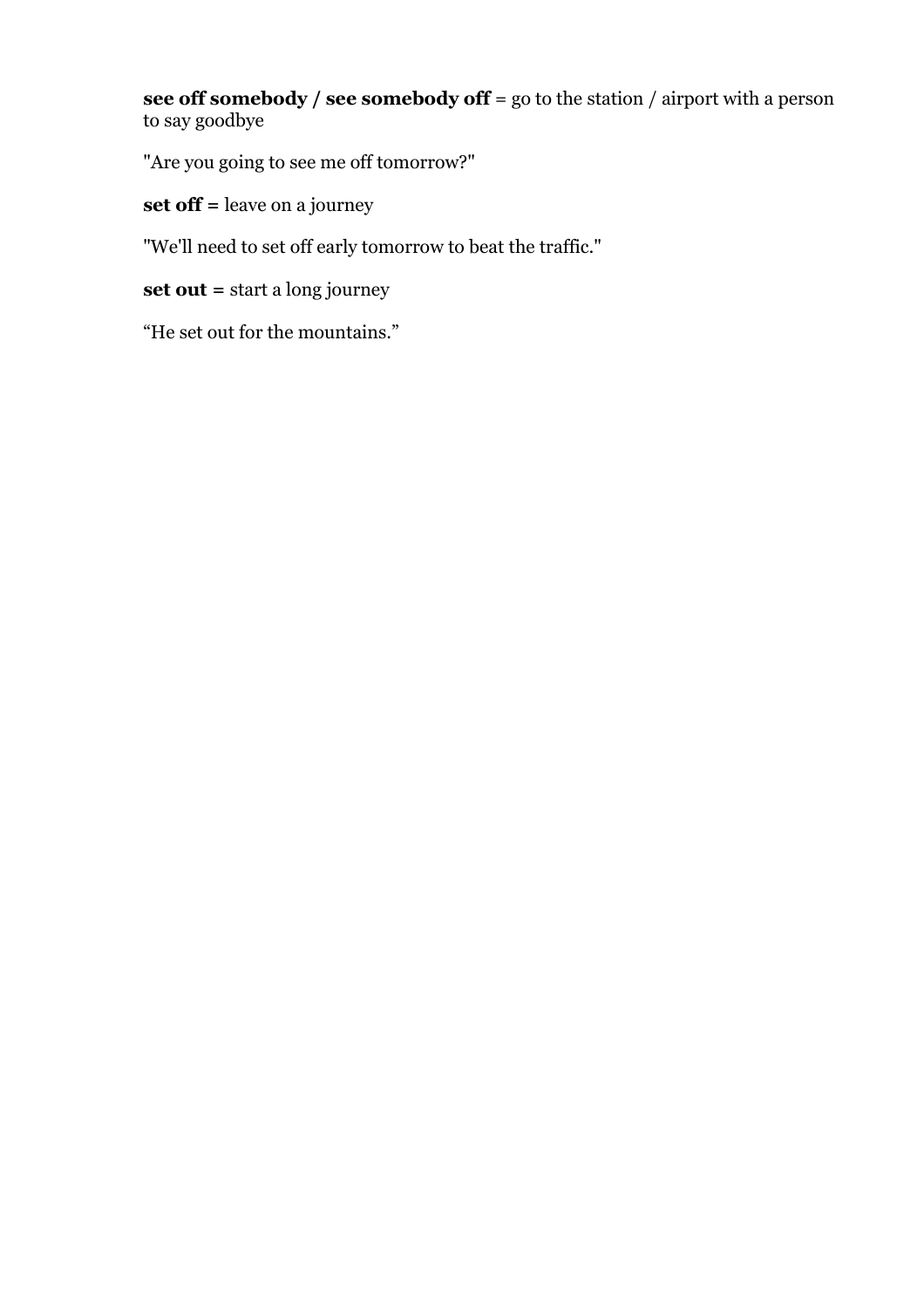## **Money**

## **[add up something / add something up =](http://vocabulary.englishprofile.org/dictionary/show/uk/1002149?showLevel=b1#3001978)** add figures together

"He added up all the money he earned."

#### **[pay back somebody / pay somebody back](http://vocabulary.englishprofile.org/dictionary/show/uk/1051492?showLevel=b1#3029849)** = pay someone money you owe them

"Can I borrow some money? I'll pay you back tomorrow."

## **pay off something / pay something off** = pay all the money that you owe

"When you get a job you'll have to pay off your student loan."

#### **take out something / take something out** = withdraw money from your bank account

"I need to take some money out before our holiday."

**come down** = become less or lower

"The price of smartphones has come down." "You should wait until the prices come down in the sales before you buy a new TV."

**[go down =](http://vocabulary.englishprofile.org/dictionary/show/uk/1030789?showLevel=b1#2001477)**become less

"When prices go down, more people will spend their money."

**[go up =](http://vocabulary.englishprofile.org/dictionary/show/uk/1030789?showLevel=b1#3305471)** [increase](http://vocabulary.englishprofile.org/dictionary/show/uk/1030789?showLevel=b1#3305471)

"House prices are going up again."

# **[put up something / put something up =](http://vocabulary.englishprofile.org/dictionary/show/uk/1056673?showLevel=b1#1093784) increase the price**

"The supermarkets keep putting the price of coffee up."

# **bring back something / bring something back =** return an item to a shop

"Can I bring this back if it doesn't fit?"

# **[take back something / take something back =](http://vocabulary.englishprofile.org/dictionary/show/uk/1070886?showLevel=b1#3043964)** return an item to a shop

"You should take that jumper back if it's got a hole in it."

(Also "get back" and "send back" in the section on "Giving & Returning things")

# **Clothes**

**[try on something / try something](http://vocabulary.englishprofile.org/dictionary/show/uk/1074289?showLevel=a2#3045779) =** wear something before you buy it so you know if it fits you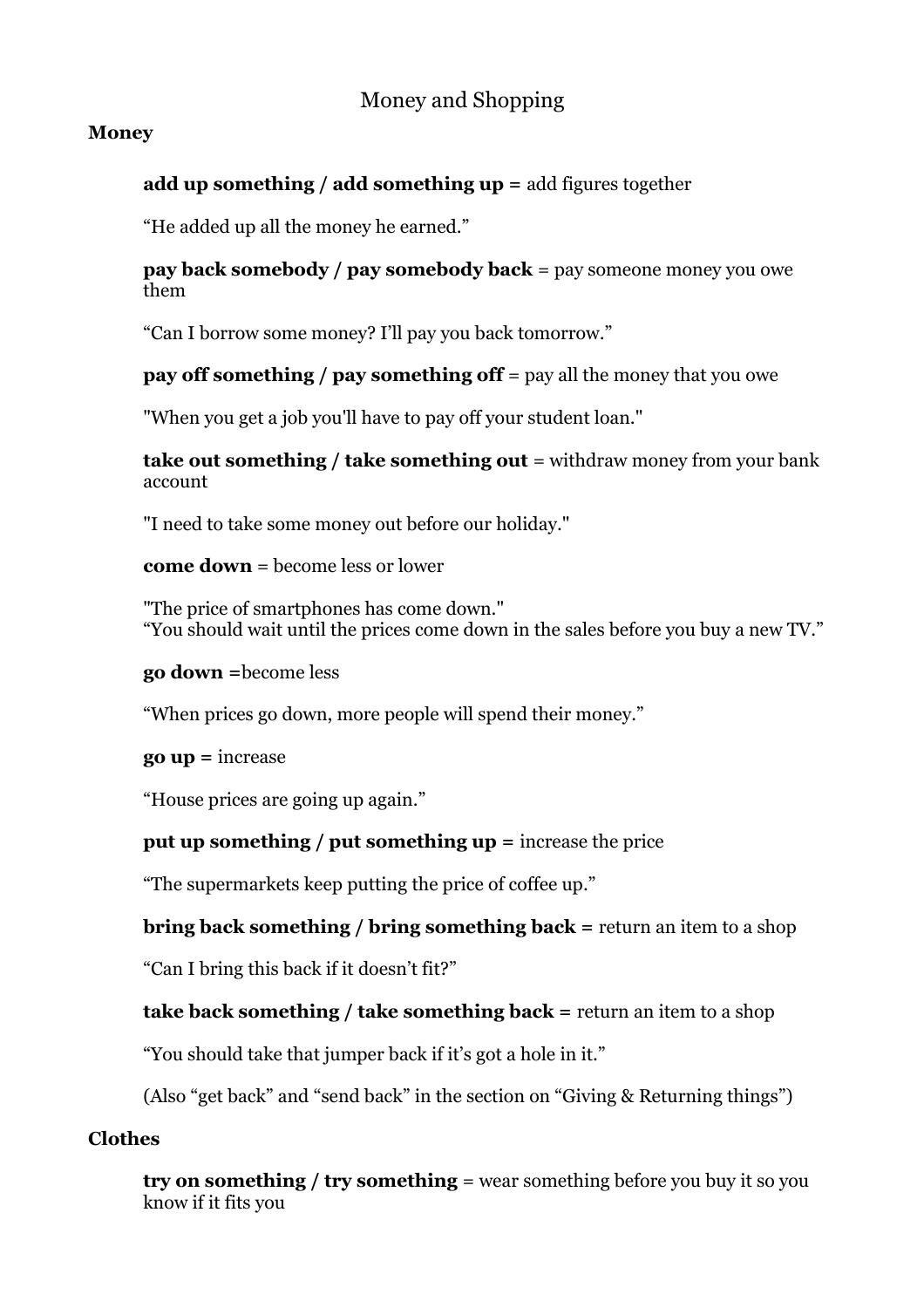"Where can I try on these jeans?"

## **Supplies**

## **[run out / run out of something =](http://vocabulary.englishprofile.org/dictionary/show/uk/1060743?showLevel=b1#3306998)** [use all your supplies](http://vocabulary.englishprofile.org/dictionary/show/uk/1060743?showLevel=b1#3306998)

"We've run out of bread. Could you get some when you go shopping?"

## **sell out / sell out of something** = sell all you have of something

"The shop sold out of the new iPhone."

# Giving and Returning things

## **Giving**

**[give away something / give something away =](http://vocabulary.englishprofile.org/dictionary/show/uk/1030468?showLevel=b1#3018634)** donate to another person / organisation

"She gave away all her money to charity."

## **[pass on something / pass something on =](http://vocabulary.englishprofile.org/dictionary/show/uk/1051197?showLevel=b1#3306577) give something to another person**

"When you finish with the magazine, please pass it on to Tracy."

## **Returning things**

**[give back something / give something back =](http://vocabulary.englishprofile.org/dictionary/show/uk/1030468?showLevel=a2#3018638)** return something you took

"I'll give you your phone back at the end of the lesson."

## **[bring back s](http://vocabulary.englishprofile.org/dictionary/show/uk/1009745?showLevel=a2#3005731)omething / bring something back =** return with something

"She brought back some souvenirs from holiday."

## **[get back something / get something back =](http://vocabulary.englishprofile.org/dictionary/show/uk/1030263?showLevel=b1#3018472)** have something returned to you

"I want to get my money back!" "I lent my car to him last week and I still haven't got it back!"

#### **[send](http://vocabulary.englishprofile.org/dictionary/show/uk/1062955?showLevel=b1#3035490) something back / send back something = return something (because it** isn't right in some way)

"I always buy things online, because it's easy to send them back if I don't like them."

#### **[take back something / take something back =](http://vocabulary.englishprofile.org/dictionary/show/uk/1070886?showLevel=b1#3043964)** take something to its original place

"Can you take this book back to the library for me?"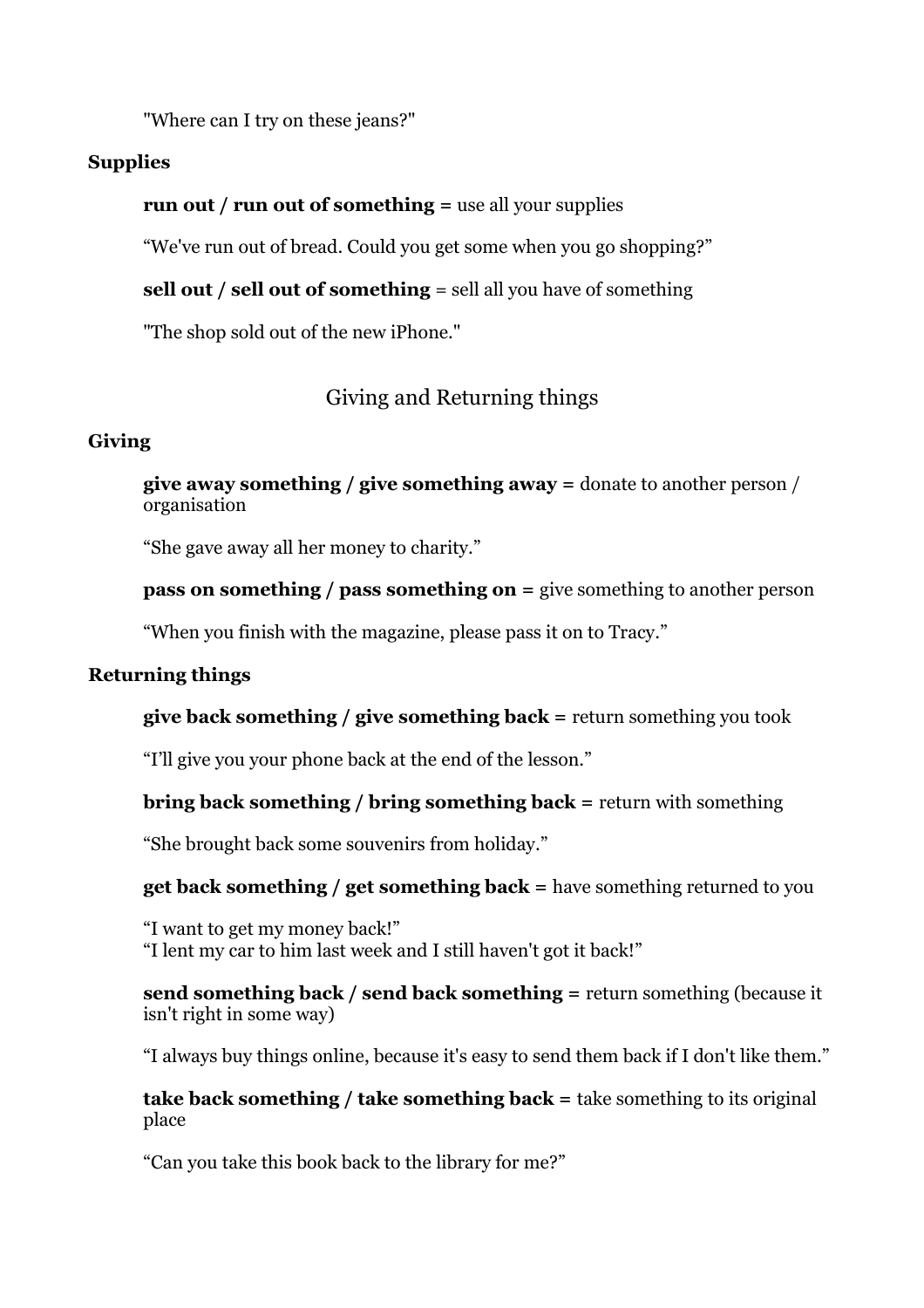# Socialising and Activities With Other People

### **[catch up with somebody =](http://vocabulary.englishprofile.org/dictionary/show/uk/1011726?showLevel=b1#1186057)** meet a friend and chat

"I haven't seen you in ages. There's lots we need to catch up with!"

**[get together =](http://vocabulary.englishprofile.org/dictionary/show/uk/1030263?showLevel=b1#3305347)** spend time with friends

"We often get together for a drink in the pub."

**[hang out =](http://vocabulary.englishprofile.org/dictionary/show/uk/1032769?showLevel=b1#3019959)** spend time with a group of friends

"He hangs out with a group of kids from school."

**join in (something)** = get involved with what other people are doing

"She always watches the other children playing, but she never joins in." "At Christmas, everyone joins in with the food preparations."

### **Going somewhere together**

**[call for](http://vocabulary.englishprofile.org/dictionary/show/uk/1010831?showLevel=b1#1185946) somebody =** collect someone from a place (often their house), then go together to a place

"I'll call for you tomorrow at 7.30, if that's OK for you."

**[come along =](http://vocabulary.englishprofile.org/dictionary/show/uk/1026864?showLevel=b1#3010894)** accompany someone

"We're going to London tomorrow. Why don't you come along with us?"

**[take out somebody / take somebody out =](http://vocabulary.englishprofile.org/dictionary/show/uk/1070886?showLevel=b1#3043990)** take someone to a place as a treat / outing

"She took her children out to the beach for a day."

## **Visit someone / a place**

```
come round = go to someone's house
```
"Do you want to come round tonight? I can cook dinner."

## **[show somebody around /round =](http://vocabulary.englishprofile.org/dictionary/show/uk/1064120?showLevel=b1#3307101) show a place to someone**

"Let me show you round the house."

**take somebody around/round (somewhere)** = to show someone a place

"When they came to London, I took them around and showed them the sights."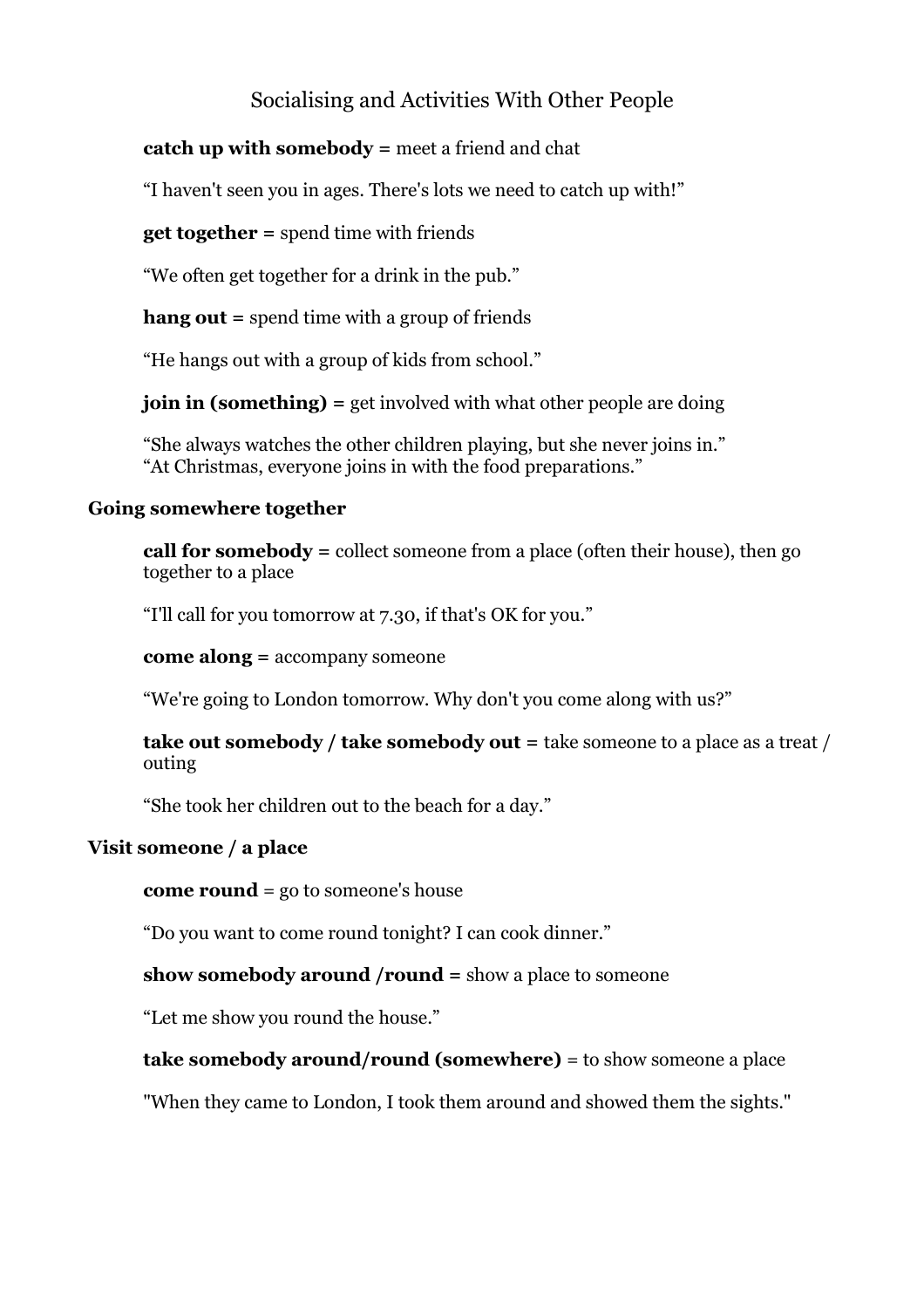# Communicating and Reacting to Other People

## **Phoning**

**[call back \(somebody/ / call \(somebody\) back =](http://vocabulary.englishprofile.org/dictionary/show/uk/1010831?showLevel=a2#1185942)** return someone's call "Can you call me back after 6pm?"

(also ring back / phone back) "Please phone back later." "I'm ringing you back about the meeting."

**pass on something / pass something on =** give information or a message

"Can you pass on a message to Julie for me?"

**[put down something / put something down =](http://vocabulary.englishprofile.org/dictionary/show/uk/1056673?showLevel=b1#3306840)** replace the phone receiver

"He finished speaking and then put the phone down."

(Also "put the phone down on somebody") "Wow! He put the phone down on me!"

**[hang up =](http://vocabulary.englishprofile.org/dictionary/show/uk/1032769?showLevel=b1#3305597)** finish a phone conversation or stop the call

"The number was engaged, so she hung up."

(Also "hang up on someone") "He hung up on me without saying goodbye!"

**[put somebody through =](http://vocabulary.englishprofile.org/dictionary/show/uk/1056673?showLevel=b1#3032467)** connect someone on the phone

"Could you put me through to Mr Davis, please?"

**speak up** = speak more loudly

"Can you speak up please? The line's bad."

#### **Speaking**

**[go on =](http://vocabulary.englishprofile.org/dictionary/show/uk/1030789?showLevel=b1#2001518)** continue

"Don't stop - please go on with your story!"

**read out something / read something out** = read something aloud

"Can you read out the next sentence, please?"

**point out something / point something out** = explain something

"He wanted to get the fast train, but I pointed out that it cost twice as much."

**make up something / make something up** = invent a story that isn't true

"She made up an excuse about not doing her homework."

**[give in =](http://vocabulary.englishprofile.org/dictionary/show/uk/1030468?showLevel=b1#3018639)** to finally agree to what someone else wants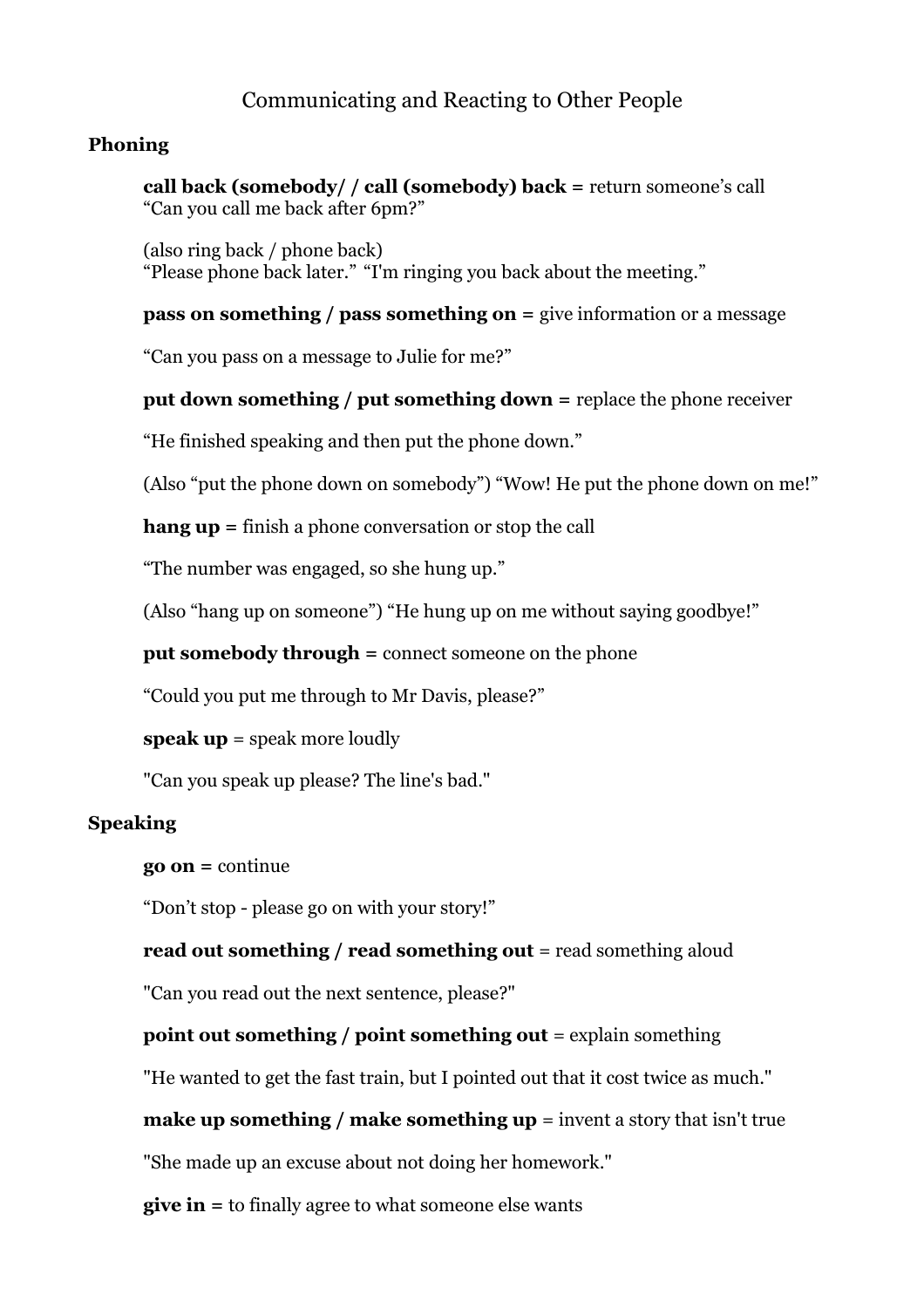"The kids kept asking for a dog, and we finally gave in."

**[Look out! =](http://vocabulary.englishprofile.org/dictionary/show/uk/1041901?showLevel=b1#3306066)** what you say in a dangerous situation

"Look out! There's a car coming!"

**watch out** = be careful

"Watch out! There's an extra step here!"

## **Writing**

## **[fill in /out something / fill something in / out =](http://vocabulary.englishprofile.org/dictionary/show/uk/1025303?showLevel=a2#3016628) complete a form**

"To get a loyalty card, you'll need to fill out this form."

**[sign up =](http://vocabulary.englishprofile.org/dictionary/show/uk/1064443?showLevel=b1#2182468)** write your name to register for an activity

"Have you signed up for yoga classes yet?"

**stand for** = when letters represent words

"What does BBC stand for?" "I think it's British Broadcasting Corporation."

**write back** = write in reply to someone's letter

"He wrote back to the company."

**[write d](http://vocabulary.englishprofile.org/dictionary/show/uk/1079957?showLevel=b1#2002646)own [something / write something down =](http://vocabulary.englishprofile.org/dictionary/show/uk/1079957?showLevel=b1#2002646) write something important** 

"Can you write this down in your books?"

# Make Public

**come out** = be available

"When does their new CD come out?"

## **give out something / give something out** = distribute

"They gave out bottles of water to people on the marathon."

## **hand out something / hand something out** = distribute

"She handed out flyers to all the students."

#### **pass around/round something or pass something around/round** = distribute something

"She opened a packet of biscuits and then passed them round."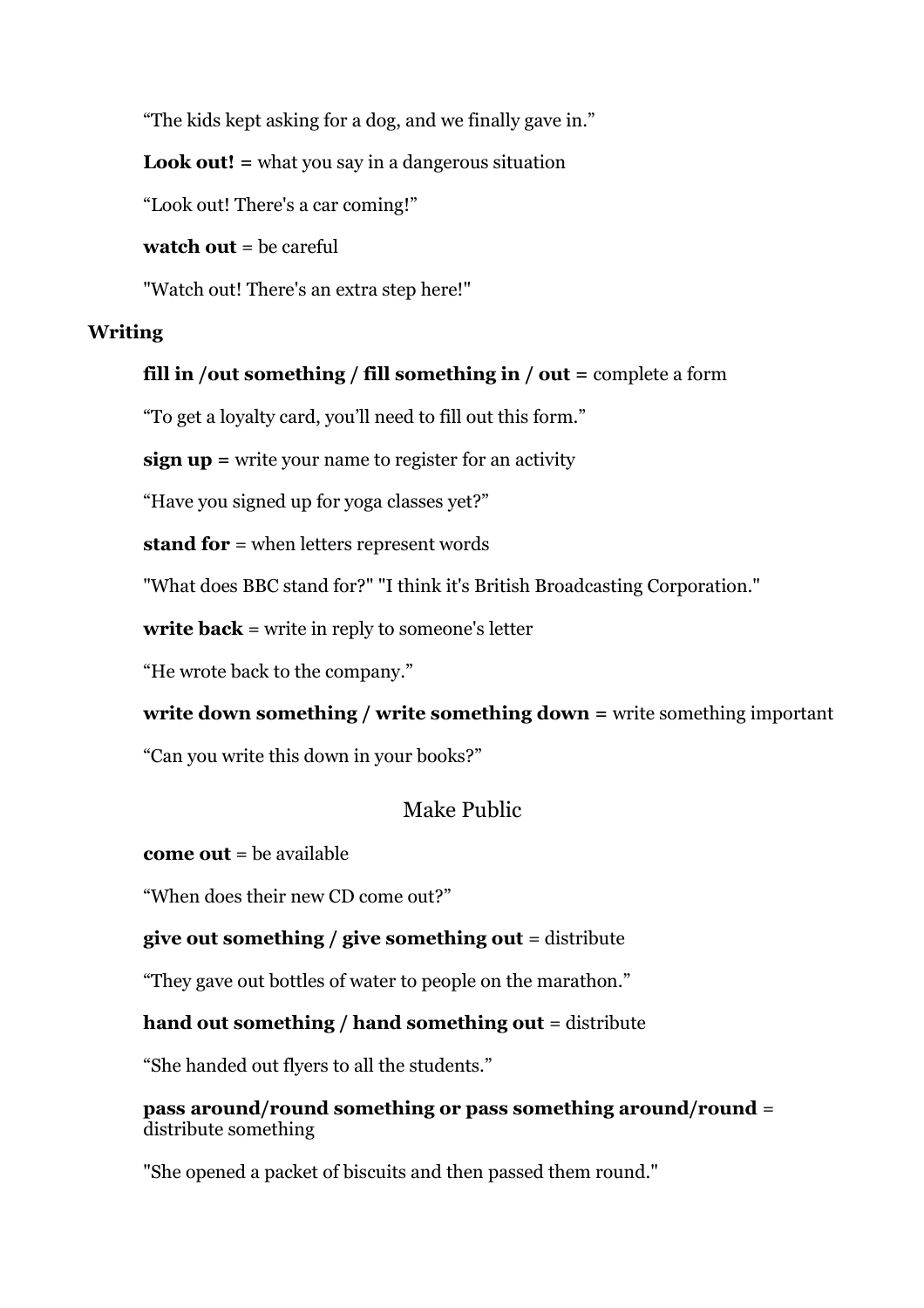# Feelings and Emotions

#### **calm down (somebody) / calm (somebody) down** = feel less angry or upset

"You need to calm down and tell me what happened!" "The students were worried about the exam, and it took me ages to calm them down."

#### **cheer up (somebody) / cheer (somebody) up** = make someone feel happier

"Cheer up! It's your birthday! "I think I'm going to get her some flowers to cheer her up."

**chill out** = relax and not feel stressed

"Chill out! It doesn't matter if we're late for the meeting!"

**get somebody down** = make someone feel unhappy

"Work is really getting me down at the moment."

# Thinking and Deciding

#### **Get information**

## **find out (something) / find (something) out** = find the information you need

"Can you find out what time the film starts?" "I don't know what he wants. I'll try to find out."

## **[look up something / look something up =](http://vocabulary.englishprofile.org/dictionary/show/uk/1041901?showLevel=b1#3025203) find information in a book / online**

"If you don't know the meaning of a word, look it up in a dictionary."

#### **figure out something or somebody / figure something / somebody out** = work out, understand

"I can't figure out why he wants to leave university."

#### **work out something / work something out** = find a solution (also in maths)

"I can't work out the percentage." "It took then an hour to work out the best way to solve the problem."

**sort out something / sort something out** = solve a problem or deal with something difficult

"I need to sort out a couple of things before I can leave tonight."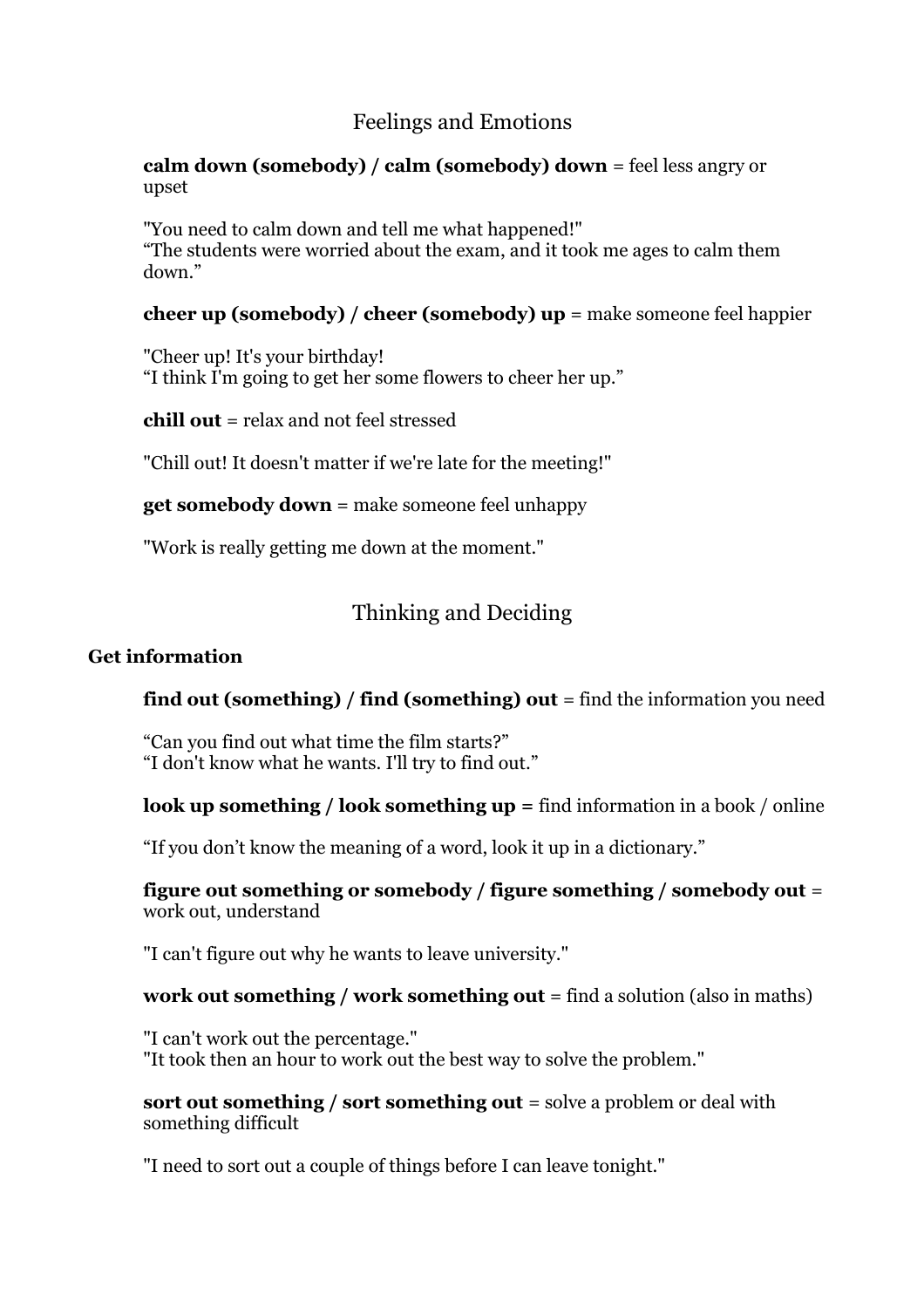# **Deciding**

#### **[go for something =](http://vocabulary.englishprofile.org/dictionary/show/uk/1030789?showLevel=b1#3305431)** choose

"Which car do you think you'll go for?"

#### **Using your mind**

**mix up somebody or something / mix somebody or something up** = confuse two things / people

"I often mix up Italian and French when I speak." "It's easy to mix the twins up – they're identical!"

**read over/through something or read something over/through** = read something carefully

"Did you read through your CV before you posted it?"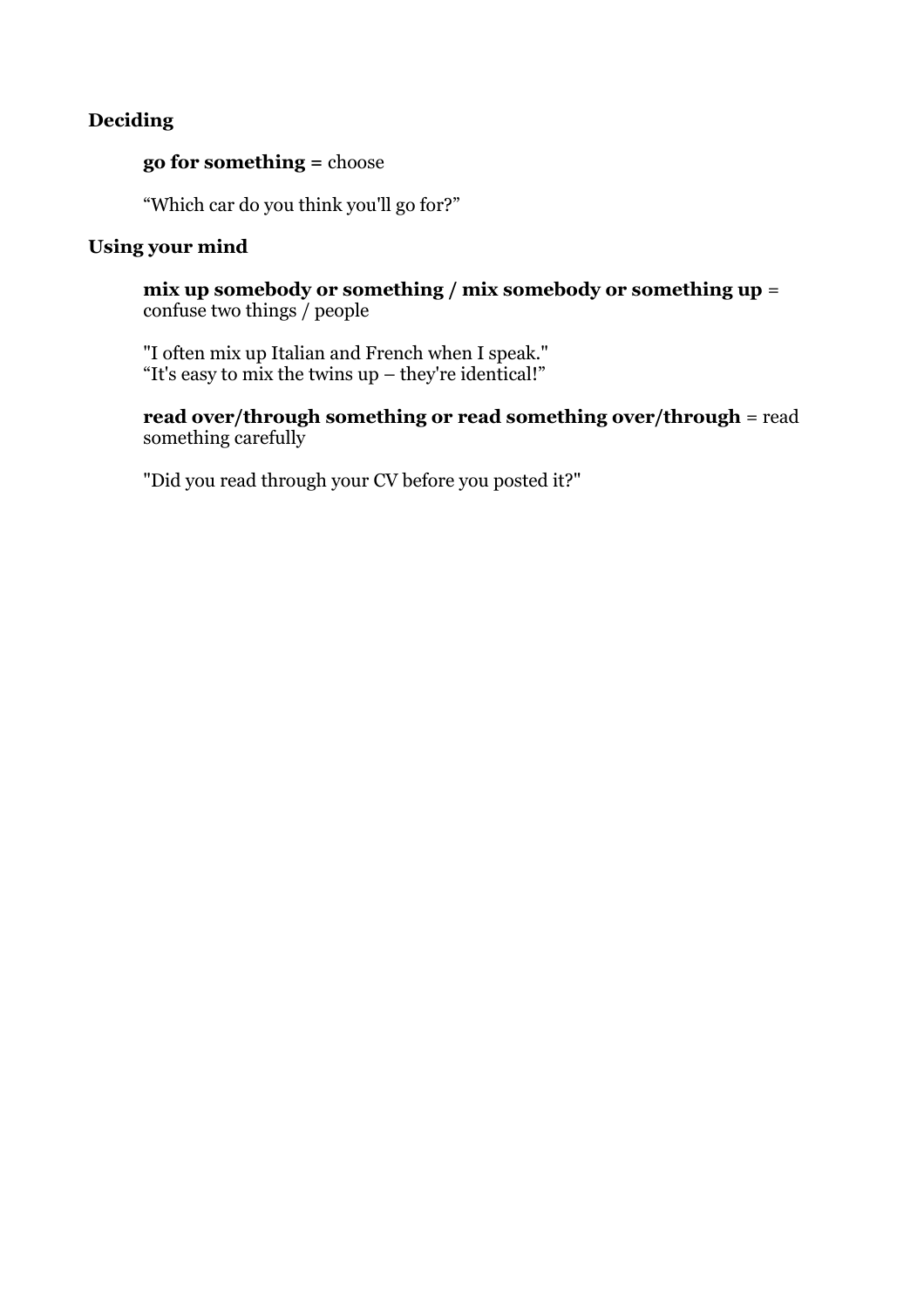# Working, Doing things , Starting and Finishing Things

## **Do / continue**

#### **carry on (something)** = continue

"When everyone left the office, he carried on working." "Don't let me disturb you. Please carry on."

**carry out something / carry something out =** do something that you have planned

"We'll need more team members to carry out this new project."

**[get o](http://vocabulary.englishprofile.org/dictionary/show/uk/1030263?showLevel=b1#1087094)n =** make progress, deal with a situation

"How are you getting on with that project?"

**go ahead** = continue as planned

"Their holiday plans are going ahead, even if they don't have much money."

**go ahead** = allow someone do something

```
"Can I take this chair?"
"Sure, go ahead!"
```
**[go on =](http://vocabulary.englishprofile.org/dictionary/show/uk/1030789?showLevel=b1#2001522)** happen

"What's going on here? Why is there so much noise in the classroom?"

```
keep up something / keep something up = continue to maintain a particular
(high) level
```
"To lose weight you'll need to keep up all your new exercise habits."

#### **Work -related**

**[give in something / give something in =](http://vocabulary.englishprofile.org/dictionary/show/uk/1030468?showLevel=b1#3018641)** give someone a piece of work for them to evaluate

"You'll need to give your final project in next week."

**[hand in](http://vocabulary.englishprofile.org/dictionary/show/uk/1032665?showLevel=b1#3019887) something / hand something in =** give someone a piece of work for them to evaluate

"I need to hand in my essay tomorrow."

**go through** = examine carefully

"The security people at the airport will probably go through your bag."

(see also "read through" in the "Thinking & Deciding" section)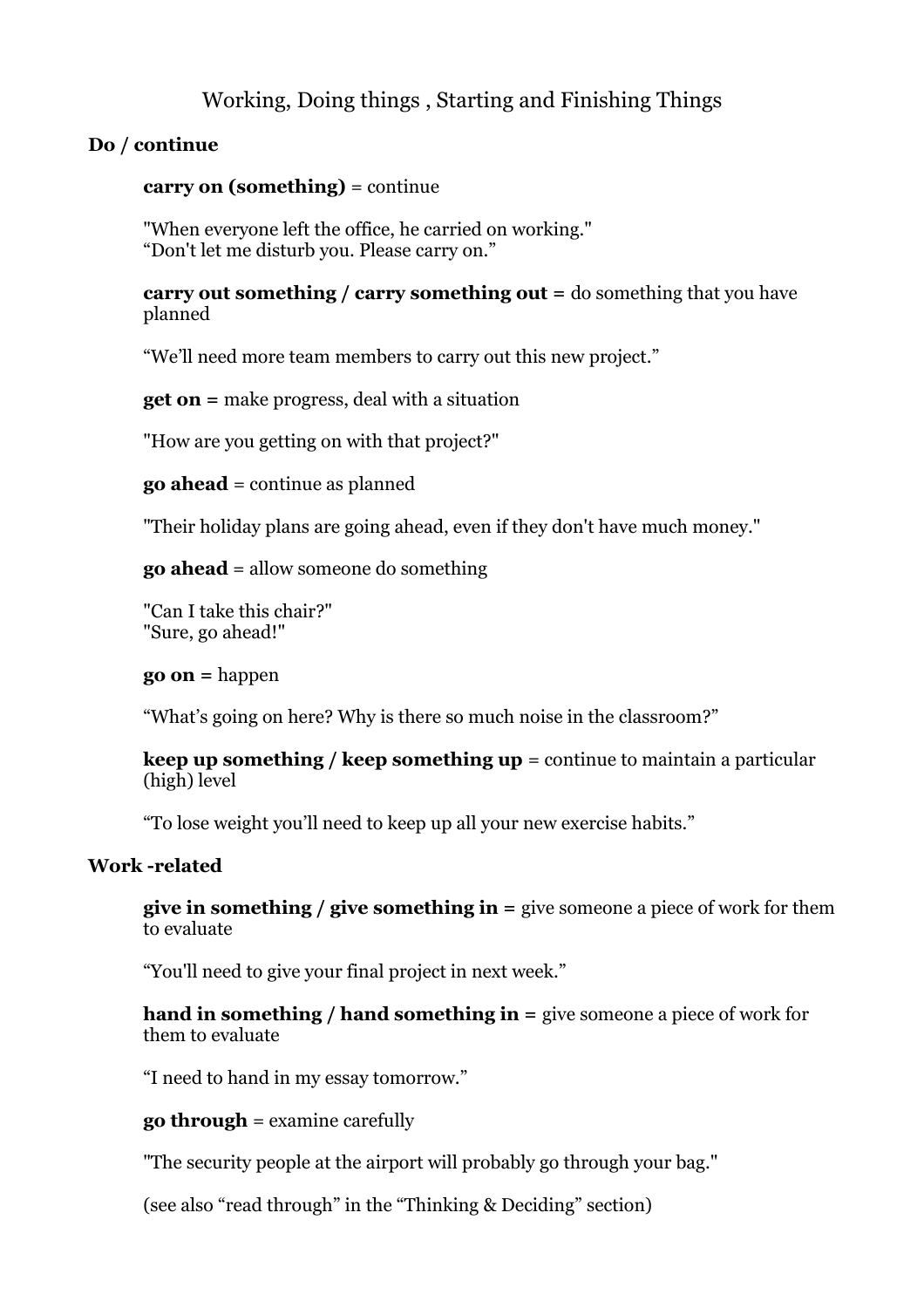### **Starting**

## **[start o](http://vocabulary.englishprofile.org/dictionary/show/uk/1068054?showLevel=b1#3040093)ff [something / start something off =](http://vocabulary.englishprofile.org/dictionary/show/uk/1068054?showLevel=b1#3040093)** begin something

"She started off her speech by thanking the president."

#### **[set up something / set something up =](http://vocabulary.englishprofile.org/dictionary/show/uk/1063196?showLevel=b1#3035655)** establish

"He set up a trust fund for his children." "They set up a small business."

### **[take up something / take something up =](http://vocabulary.englishprofile.org/dictionary/show/uk/1070886?showLevel=b1#3044001)** start a new hobby / job

"He's taken up gardening."

### **Do until it's finished**

**[cut up something / cut something up =](http://vocabulary.englishprofile.org/dictionary/show/uk/1016625?showLevel=b1#3012684)** cut the whole of something into smaller pieces

"He cut up all his credit cards."

**[end up =](http://vocabulary.englishprofile.org/dictionary/show/uk/1022406?showLevel=b1#3015330)** finally be in a place or situation

"He ended up in a great job."

## **[fill up something / fill something up](http://vocabulary.englishprofile.org/dictionary/show/uk/1025303?showLevel=b1#3016632)** = make something full

"Can you fill the car up with petrol, please?"

(See also "clear up", "tidy up", "wash up" in the "Everyday Activities" section)

# Stopping, Preventing and Excluding

## **Stopping**

## **close down (something) / close (something ) down** = stop operating

"There were four pubs in this village, but three have closed down now."

**[shut down \(something\) / shut \(something\) down =](http://vocabulary.englishprofile.org/dictionary/show/uk/1064255?showLevel=b1#3036224)** stop operating

"When the factories shut down, thousands of people lost their jobs."

# **give up (something) / give (something) up** = stop an activity or job

"When did you give up smoking?"

**give up** = stop doing something because it's too difficult

"I couldn't find the answer online - I just gave up in the end."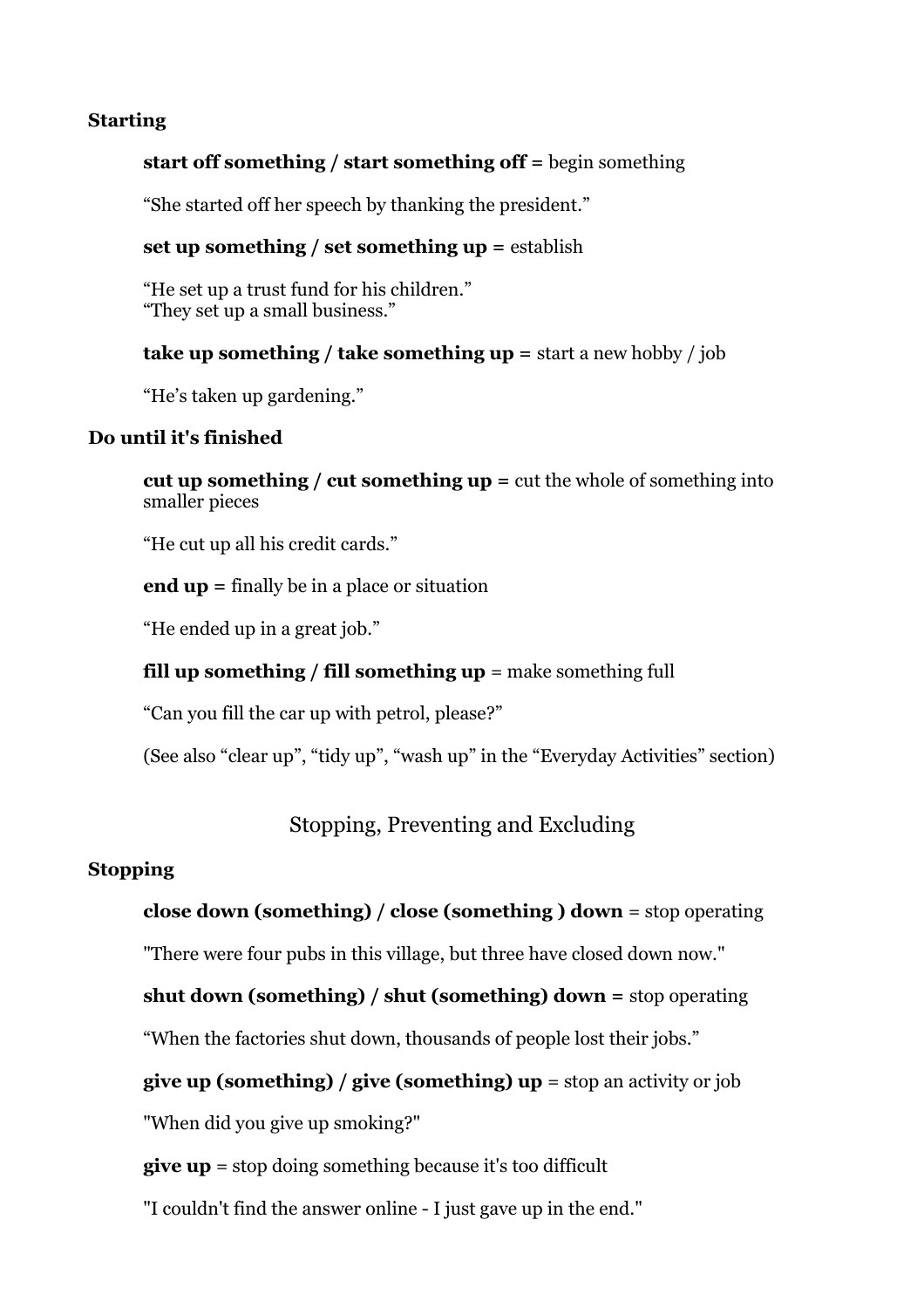## **Exclude**

**[keep \(somebody / something\) out =](http://vocabulary.englishprofile.org/dictionary/show/uk/1039223?showLevel=b1#1187000)** exclude someone / something

"The sign said 'Keep Out!' so we knew we were on private property."

**[leave behind somebody / something or leave somebody / something](http://vocabulary.englishprofile.org/dictionary/show/uk/1040532?showLevel=b1#3024409)  behind** = leave a place, but not take someone / something with you

"When they moved, they left behind all the carpets."

**leave out somebody / something or leave somebody / something out** = not include someone or something

"This question is too difficult. I think I'll leave it out of the test." "He didn't invite her to his party and she felt left out."

**[stay behind =](http://vocabulary.englishprofile.org/dictionary/show/uk/1068215?showLevel=b1#3307187)** not leave with other people, but stay in a place

"Can you stay behind after class to talk to me?" the teacher asked.

### **take away something / take something away** = subtract a number

"What number do you get if you take three away from six?"

### **take away something / take something away** = remove to another place

"Someone came to take our old car away."

#### **[take out something / take something out =](http://vocabulary.englishprofile.org/dictionary/show/uk/1070886?showLevel=b1#3043989) remove from a room**

"We'll have to take out these chairs before the party."

#### **Prevent**

**keep (someody / something) off something =** stop someone from walking in a particular place

"Keep off the grass!"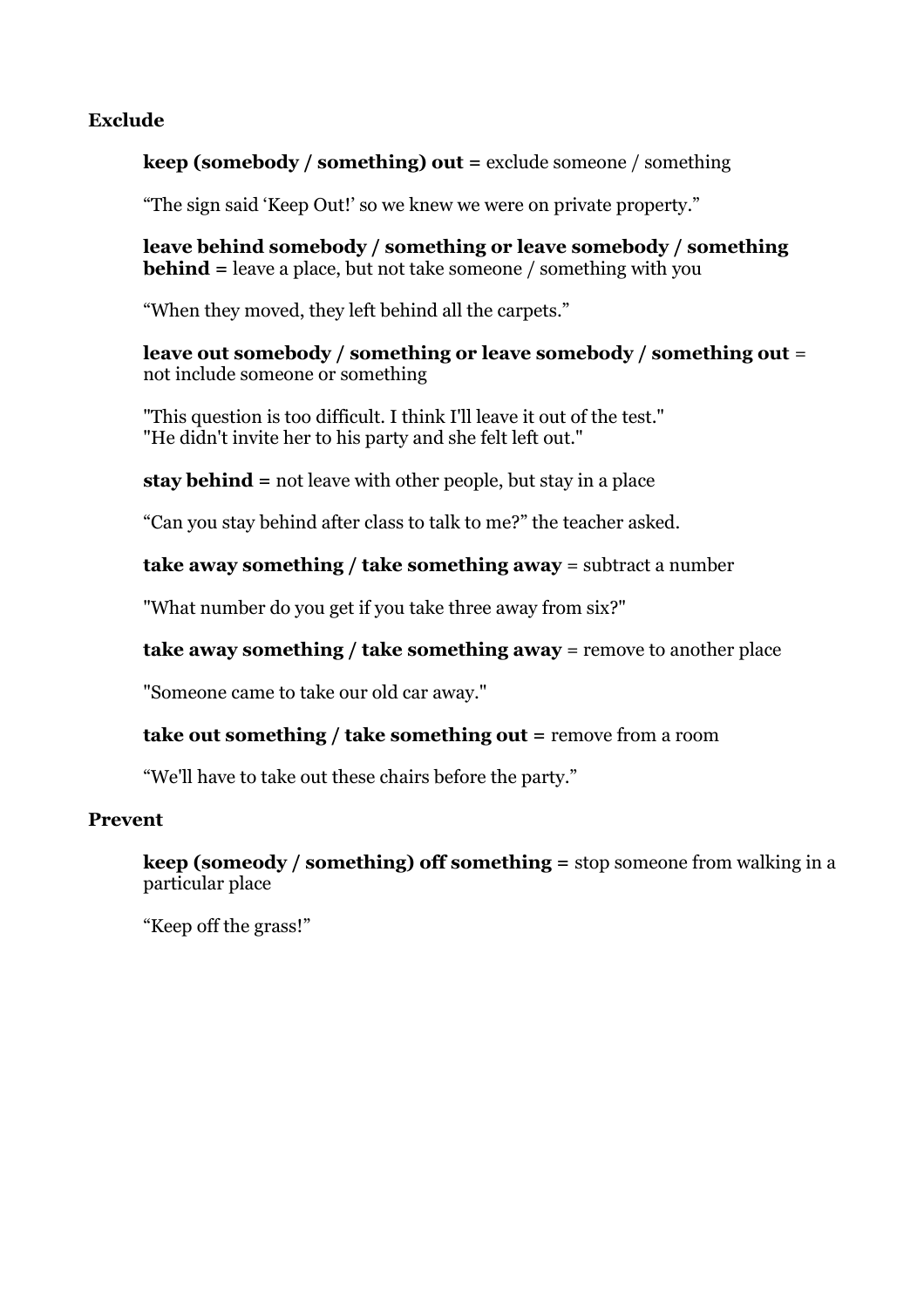# Machines and Objects

## **Stop working**

**break down** = stop working

"My car has broken down again."

**[go off =](http://vocabulary.englishprofile.org/dictionary/show/uk/1030789?showLevel=b1#2001484)** stop working (because of a lack of power)

"We were all scared when the lights suddenly went off."

# **Starting / Stopping machines**

**log in/on** = connect to a computer using your password

"You'll need to log in to use this service."

**log off/out** = stop your connection to a computer

"Don't forget to log off when you've finished using gmail."

## **put on something / put something on** = make something start

"Can you put on the TV, please?" "They put a CD on."

# **switch off something / switch something off =** make a machine stop working

"Can you switch the TV off, please?

## **[switch on something / switch something on =](http://vocabulary.englishprofile.org/dictionary/show/uk/1070558?showLevel=b1#3307240) make a machine start**

"Can you switch on the TV, please?"

## **[turn off something / turn something off =](http://vocabulary.englishprofile.org/dictionary/show/uk/1074492?showLevel=a2#3307661)** make a machine stop working

"Can you turn the TV off, please?

# **[turn on something / turn something on =](http://vocabulary.englishprofile.org/dictionary/show/uk/1074492?showLevel=a2#3307665)** make a machine start working

"Can you turn on the TV, please?"

# **[turn down something / turn something down =](http://vocabulary.englishprofile.org/dictionary/show/uk/1074492?showLevel=b1#3045904) reduce the heat / volume**

"Can you turn the noise down, please?" "When the vegetables begin to boil, you can turn them down."

## **turn up something / turn something up =** increase the volume / heat

"Can you turn up the sound, please?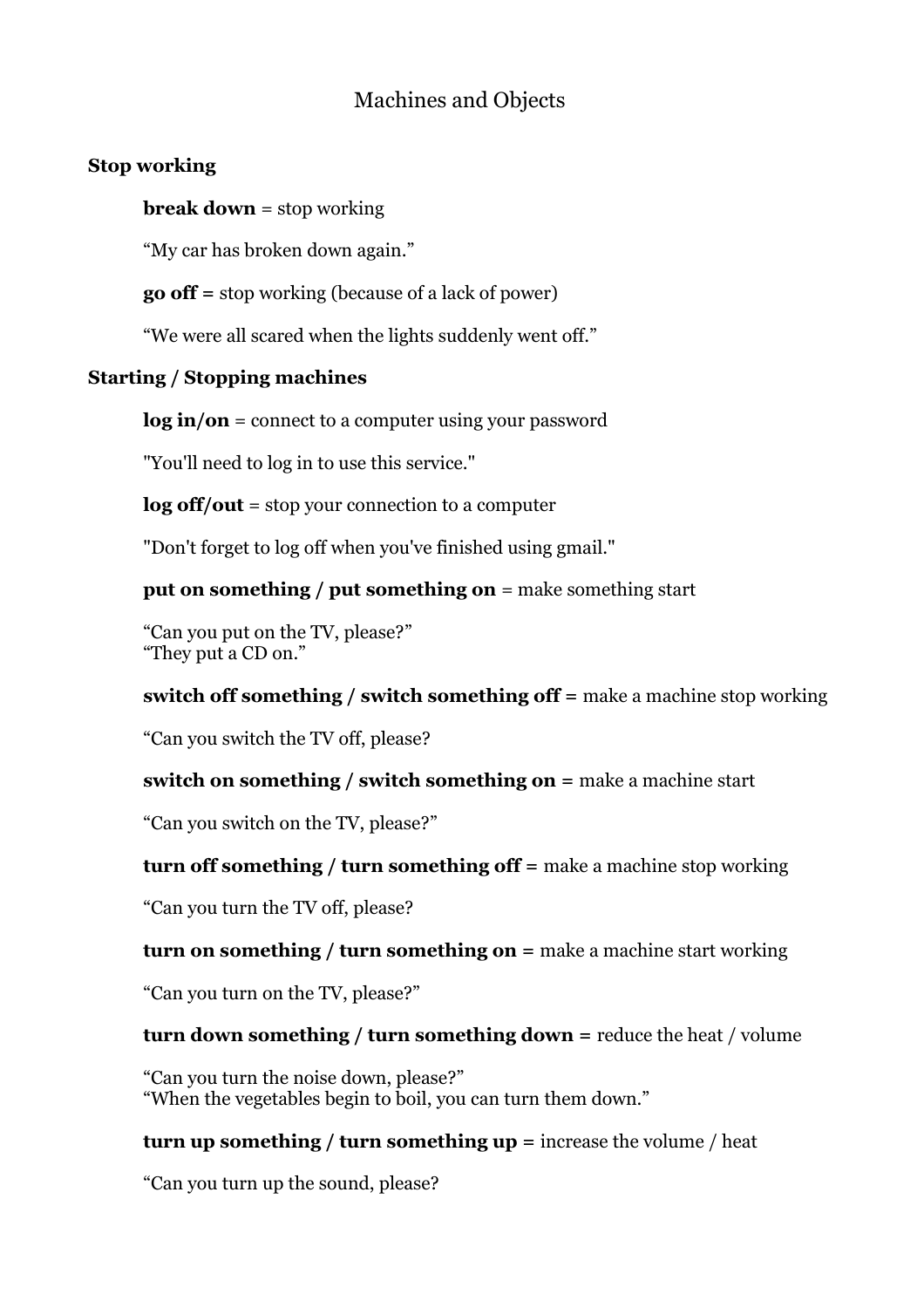#### **Using things**

**back up something / back something up** = copy something from your computer so you have a second copy if your computer crashes

"Don't forget to back up your work."

**[turn \(somebody/something\) into somebody / something](http://vocabulary.englishprofile.org/dictionary/show/uk/1074492?showLevel=b1#3045909)** = transform somebody / something into a different person / thing

"I want to turn this material into trousers."

**[wear out](http://vocabulary.englishprofile.org/dictionary/show/uk/1078163?showLevel=b1#1187154) (something) / wear (something) out=** use something so much it becomes old or damaged (clothes, objects and people!)

"I think this old sweater is beginning to wear out." "I've worn out my new shoes already!"

### Increase and Decrease

#### **cool down/off (somebody or something) / (cool somebody or something) down/off** = become less hot

"The holiday villa was great. When it got too hot, we just jumped into the swimming pool to cool off."

"You should cool down the meat before serving."

**cut down** = reduce the quantity

"I'm cutting down the amount of meat I eat."

(also "cut down on" = "I'm cutting down on the amount of meat I eat.")

#### **slow down (somebody / something ) / slow (somebody / something) down**= become slower

"Can you slow down a bit? I don't understand what you're saying!"

(also come down / go up / go down / put up = in "Money and shopping" section; turn up / turn down = "Machines & Objects" section)